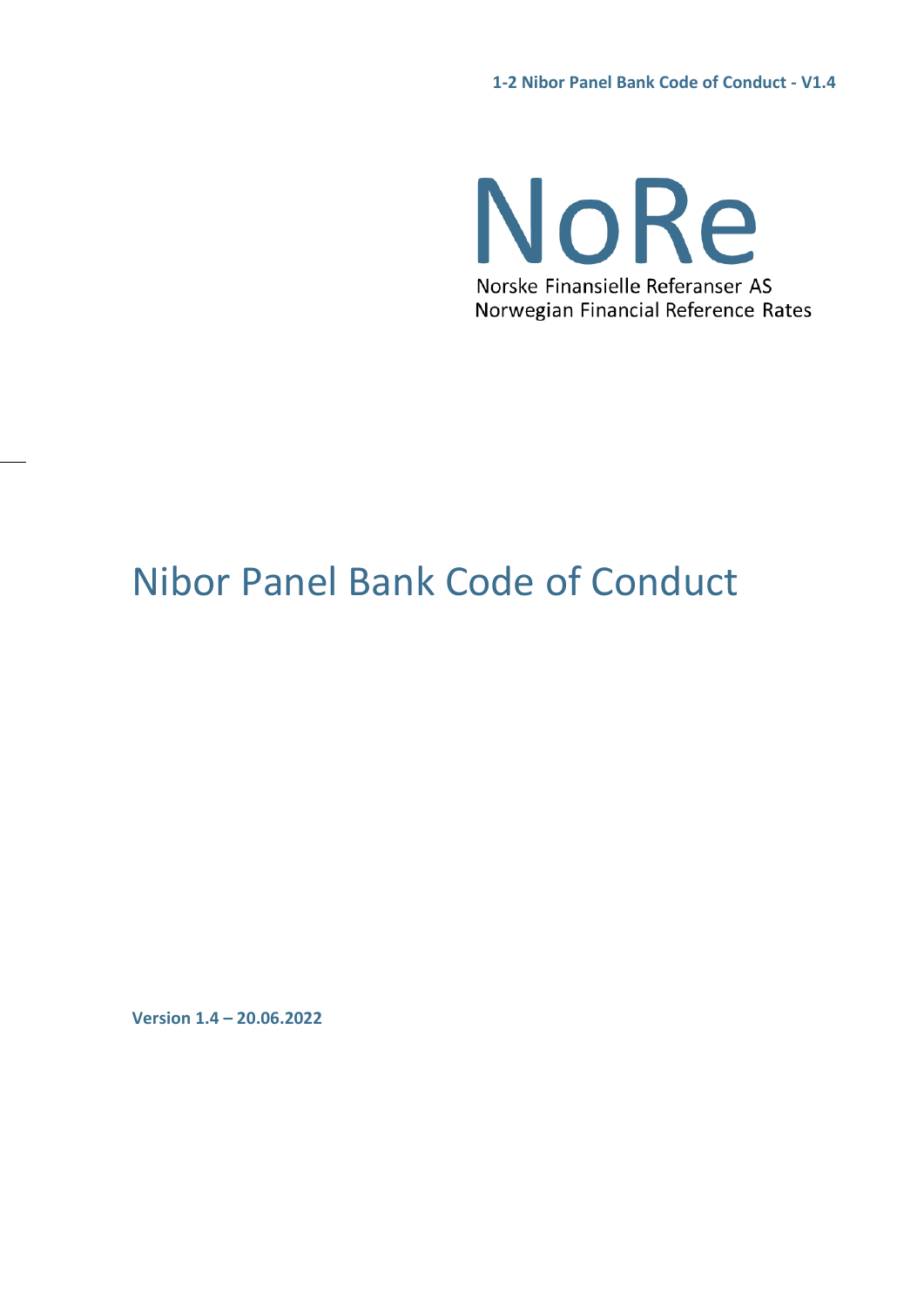

## **Contents**

| 1.   |                                                                               |  |
|------|-------------------------------------------------------------------------------|--|
| 1.1. |                                                                               |  |
| 1.2. |                                                                               |  |
| 1.3. |                                                                               |  |
| 1.4. |                                                                               |  |
| 1.5. |                                                                               |  |
| 1.6. |                                                                               |  |
| 1.7. |                                                                               |  |
| 1.8. |                                                                               |  |
| 1.9. |                                                                               |  |
| 2.   |                                                                               |  |
| 2.1. |                                                                               |  |
|      |                                                                               |  |
|      |                                                                               |  |
|      |                                                                               |  |
| 3.   |                                                                               |  |
| 3.1. |                                                                               |  |
| 3.2. | Internal Policies Ensuring Panel Bank Provides Relevant Input of Input Data 9 |  |
| 3.3. |                                                                               |  |
| 3.4. |                                                                               |  |
| 4.   |                                                                               |  |
| 4.1. |                                                                               |  |
| 4.2. |                                                                               |  |
| 4.3. |                                                                               |  |
|      |                                                                               |  |
| 4.4. |                                                                               |  |
| 4.5. |                                                                               |  |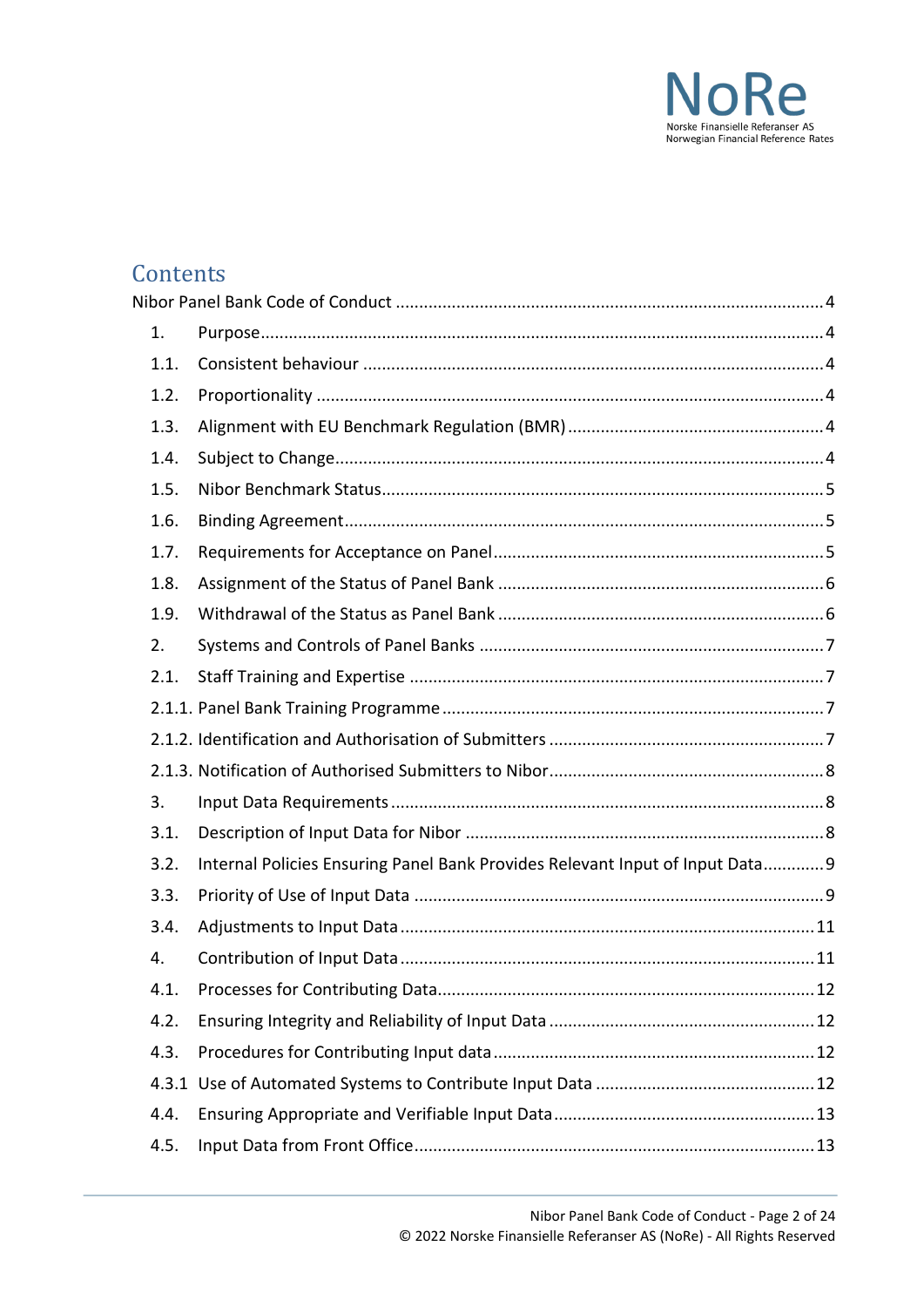

| 4.6. |                                                                                       |  |
|------|---------------------------------------------------------------------------------------|--|
| 4.7. |                                                                                       |  |
|      |                                                                                       |  |
| 4.8. | Suspicious Behaviour, Manipulation and Disciplinary Procedures 15                     |  |
|      |                                                                                       |  |
|      |                                                                                       |  |
| 4.9. | Internal Reporting of Suspicious Input Data / Whistleblowing  16                      |  |
|      |                                                                                       |  |
|      |                                                                                       |  |
|      | 4.12. Notifications to NoRe Regarding Suspicious Behaviour and Breaches of Regulation |  |
|      |                                                                                       |  |
|      | 4.14. Contribution of Input Data Relying on Expert Judgement or Discretion 17         |  |
|      |                                                                                       |  |
| 5.   |                                                                                       |  |
| 5.1. |                                                                                       |  |
| 5.2. |                                                                                       |  |
| 6.   |                                                                                       |  |
| 7.   |                                                                                       |  |
| 8.   |                                                                                       |  |
| 9.   |                                                                                       |  |
| 10.  |                                                                                       |  |
| 11.  |                                                                                       |  |
| 12.  |                                                                                       |  |
| 13.  |                                                                                       |  |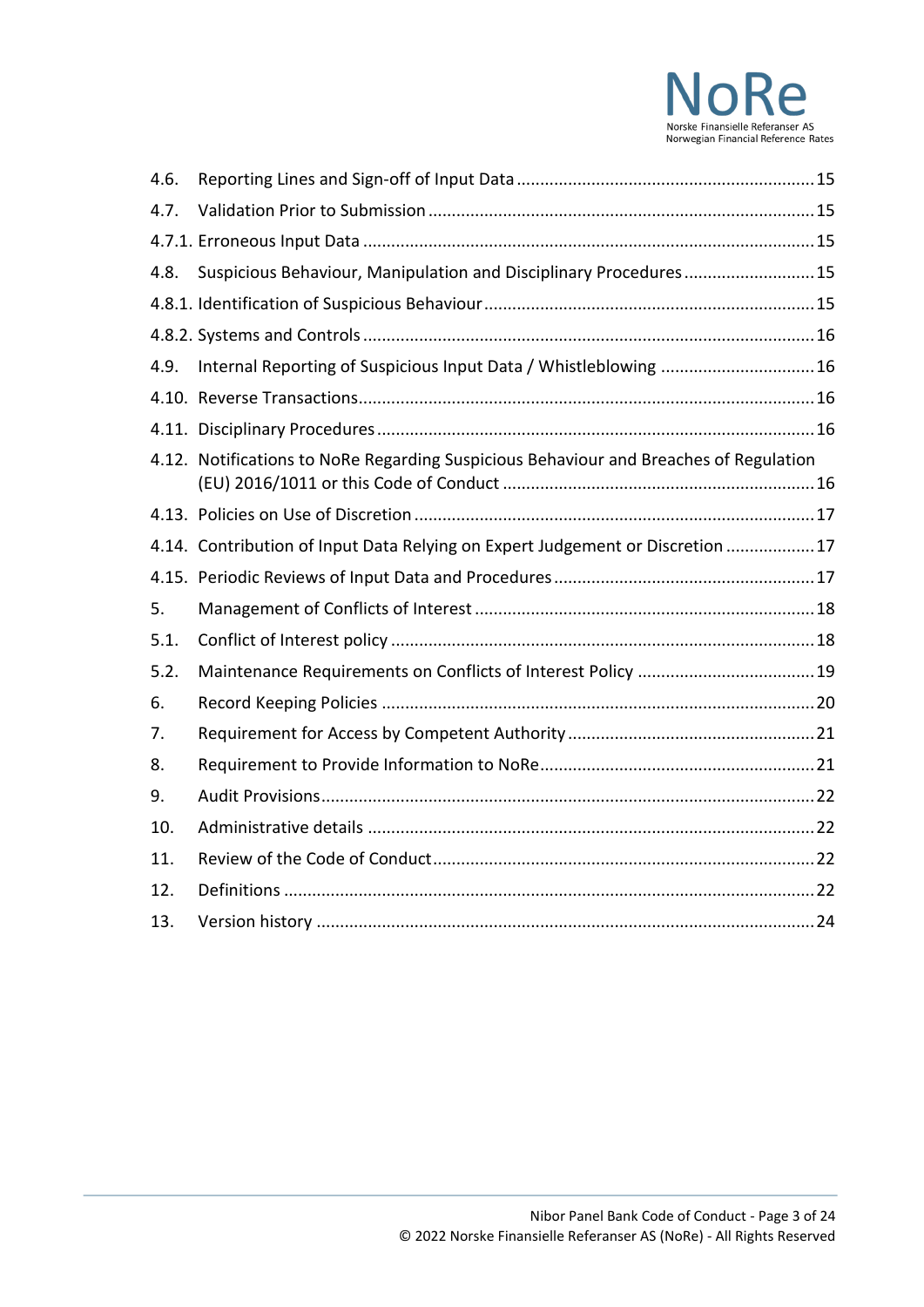

## <span id="page-3-0"></span>**Nibor Panel Bank Code of Conduct**

*First version in force 01.01.2020. Last revision approved by the Nibor Oversight Committee 08.06.2022 and adopted by the NoRe Board 20.06.2022. Revisions apply from 01.10.2022.*

## <span id="page-3-1"></span>**1. Purpose**

## <span id="page-3-2"></span>**1.1. Consistent behaviour**

The Purpose of this Code of Conduct is to ensure consistent behaviour by Panel Banks in respect to their provision of input data as regards the quality, accuracy and quantity required by the methodology used to determine Nibor, the Benchmark covered by this Code of Conduct.

## <span id="page-3-3"></span>**1.2. Proportionality**

As Administrator, Norske Finansielle Referanser AS (NoRe), has taken into consideration the nature, scale and complexity of the activities of the Panel Banks, including that Panel Banks are supervised entities; whether conflict of interest may rise between the contribution to the Benchmarks and trading or other activities performed by the Panel Banks; and the level of discretion involved in the process of contribution.

## <span id="page-3-4"></span>**1.3. Alignment with EU Benchmark Regulation (BMR)**

This Code of Conduct is aligned with Regulation (EU) 2016/1011 of the European Parliament (BMR), including any delegated or implementing acts, regulatory or implementing technical standards, rules, requirements, guidelines and policies relating to the aforesaid regulation, as at the date of this conduct. [As the Benchmark Regulation may be mended or replaced from time to time, this Code of Conduct is subject to change as set out in clause 1.4]. As the Benchmark is based on input data from Panel Banks NoRe has developed this Code of Conduct to clearly specify Panel Banks' responsibilities with respect to their contribution of input data.

## <span id="page-3-5"></span>**1.4. Subject to Change**

This Code of Conduct may be subject to change by NoRe on 30 days notice to the Panel Banks. NoRe shall amend and/or supplement the Code of Conduct at any time to ensure that it continues to comply with applicable regulatory requirements within 30 days of a notification from competent authorities (ref. BMR article 40). Panel Banks shall ensure that appropriate changes are made to their policies and procedures within this timeframe or as otherwise advised by NoRe. Changes which are unrelated to either applicable regulatory requirements or requirements by competent authorities will be implemented by NoRe following the 90 days' notice to the Panel Banks.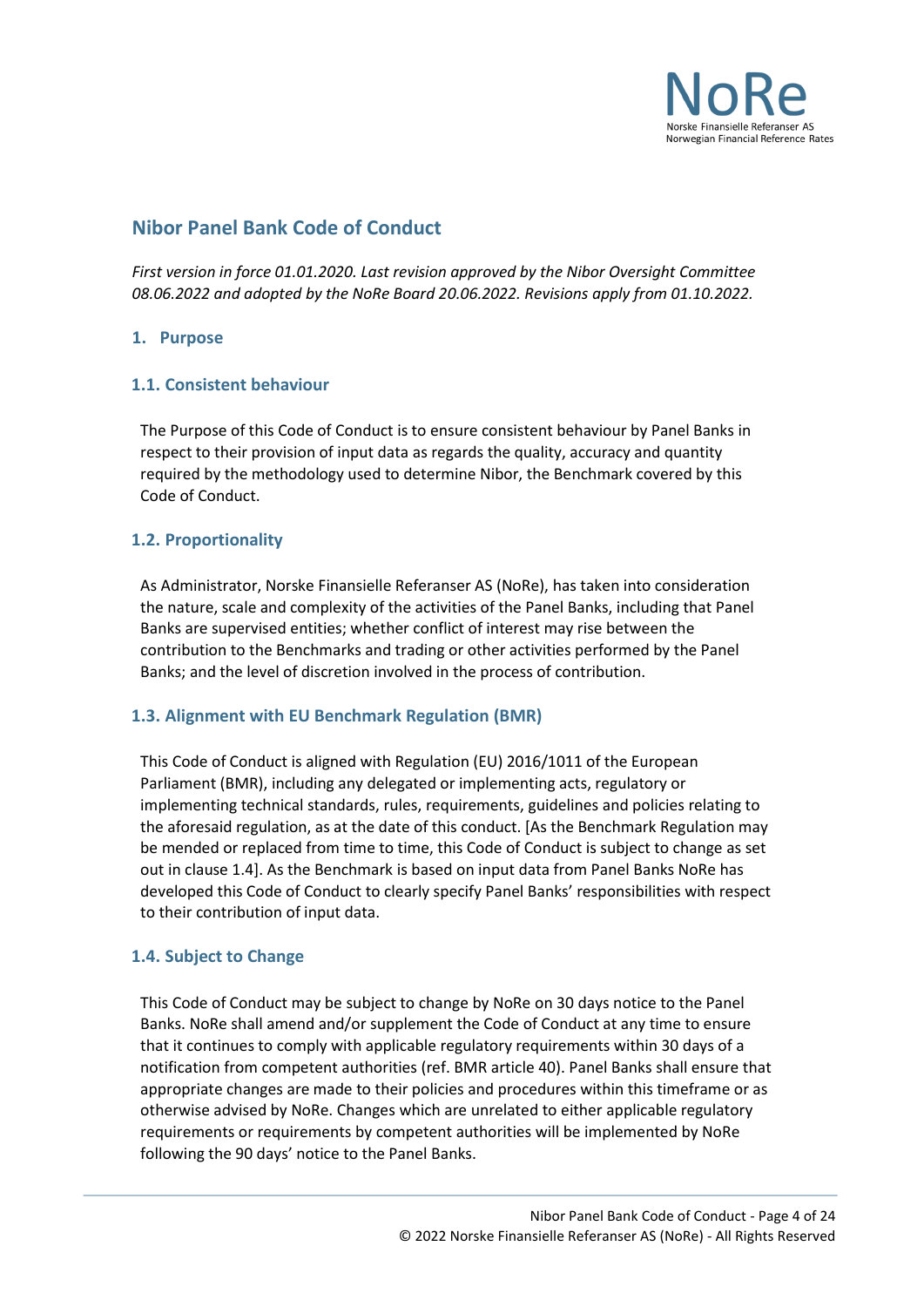

## <span id="page-4-0"></span>**1.5. Nibor Benchmark Status**

Nibor (Norwegian Interbank Offered Rate) is a collective term for Norwegian money market rates with maturities of one week, one month, two months, three months and six months. Nibor is intended to reflect the interest rate lenders require for unsecured money market lending in NOK to a leading bank with delivery two days after the trade date.

Nibor is an interest rate benchmark, ref. BMR Article 18.

Furthermore, Nibor has been recognised as a critical benchmark and added to the list of critical benchmarks<sup>1</sup> established by the EU Commission pursuant to the EU Benchmark Regulation (BMR).

Panel Banks must be aware of that an enhanced regulatory regime applies to critical benchmarks under BMR. In particular, BMR Article 23 empowers the competent authority of the administrator to require contributors to continue contributing input data for an appropriate period of time, if the contributor intends to cease contributing input data or in connection to a decision to cease the benchmark.

The assessment of the criticality of a benchmark shall be reviewed by the competent authority at least every two years.

#### <span id="page-4-1"></span>**1.6. Binding Agreement**

A Panel Bank shall become bound by this Code of Conduct upon its accession to this Code of Conduct by executing and delivering to NoRe a 'Declaration of Accession' substantially in a form provided by NoRe.

Each Panel Bank shall certify their compliance with the provisions of this Code of Conduct by executing and delivering to NoRe a 'Declaration of Compliance' substantially in a form provided by NoRe, upon acceding to this Code of Conduct. Each Panel Bank shall repeat this declaration annually and at each time NoRe instructs the Panel Banks to do so following any material update to the Code of Conduct.

## <span id="page-4-2"></span>**1.7. Requirements for Acceptance on Panel**

A Panel Bank is required to be a supervised entity and active in the market in which the redistribution of NOK liquidity takes place – in the relevant maturities and throughout the market's trading hours – and has been such for a period of at least three months.

<sup>&</sup>lt;sup>1</sup> COMMISSION IMPLEMENTING REGULATION (EU) 2021/1122 of 8 July 2021 amending Implementing Regulation (EU) 2016/1368 adding the Norwegian Interbank Offered Rate to and removing the London Interbank Offered Rate from the list of critical benchmarks used in financial markets established pursuant to Regulation (EU) 2016/1011 of the European Parliament and of the Council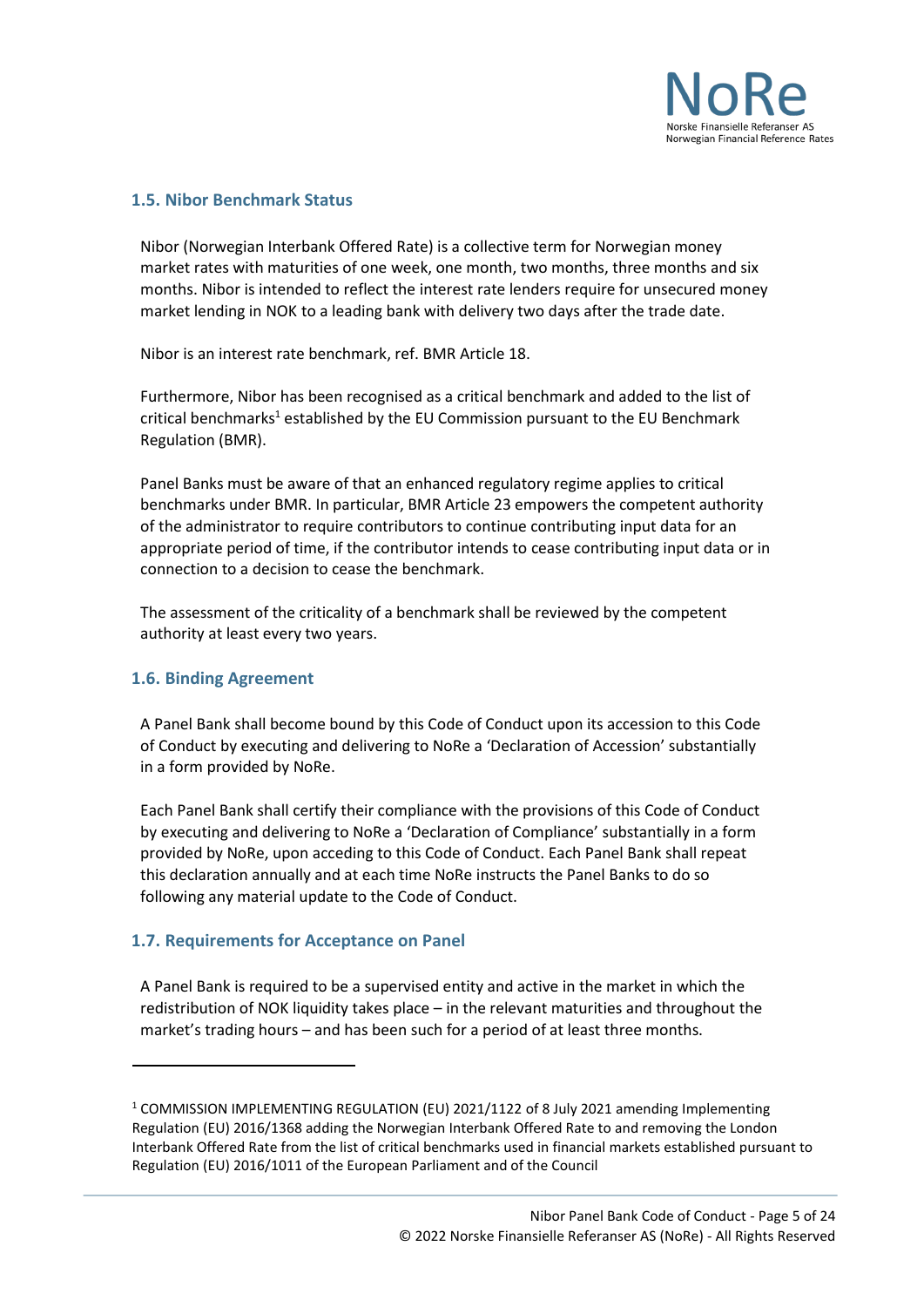

In addition, Nibor Panel bank shall quote committing sales prices on Certificates of Deposits (CDs) or Commercial Papers (CPs) denominated in NOK, for the maturities 1, 2, 3 and 6 months. Minimum sales commitment is NOK 100 million for all maturities.

## <span id="page-5-0"></span>**1.8. Assignment of the Status of Panel Bank<sup>2</sup>**

A written application for the status of Panel Bank shall be delivered to NoRe. The application shall include a declaration of the applicant´s ability and willingness to satisfy the obligations applying to Panel Banks pursuant to this Code of Conduct.

NoRe shall decide on the assignment of the status of Panel Bank within 60 days of receipt of the application. The assignment of the status of Panel Bank shall be discretionary, however NoRe shall provide reasons for rejecting an application, in writing, within three working days of a decision being made.

NoRe shall notify the applicant of the decision in respect to the assignment of the status of Panel Bank within three working days of the decision being made. The decision shall include the date from which the Panel Bank shall start to submit Input Data to NoRe.

The assignment of the Panel Bank status including the date from when it shall start to submit Input Data for the Benchmarks calculation shall be announced by NoRe in writing to all other Panel Banks and the competent authority within three working days of the decision being made.

#### <span id="page-5-1"></span>**1.9. Withdrawal of the Status as Panel Bank**

NoRe may withdraw the status as Panel Bank:

- a) at the request of the Panel Bank;
- b) upon non-compliance by the Panel Bank with its obligations pursuant to this Code of Conduct;
- c) with immediate effect if the Panel Bank becomes subject to public administration or other insolvency proceedings.

If a Panel Bank intends to cease contributing input data, it shall promptly notify in writing NoRe with a request pursuant to Clause 1.9(a) at least three months in advance. The notification should include reason for the withdrawal. NoRe will after receipt of such a notification inform without delay the competent authorities, and within 14 days submit an assessment of the implications on the capability of the benchmark to measure the underlying market or economic reality.

<sup>2</sup> Applies for new Panel Banks after 31.12.2019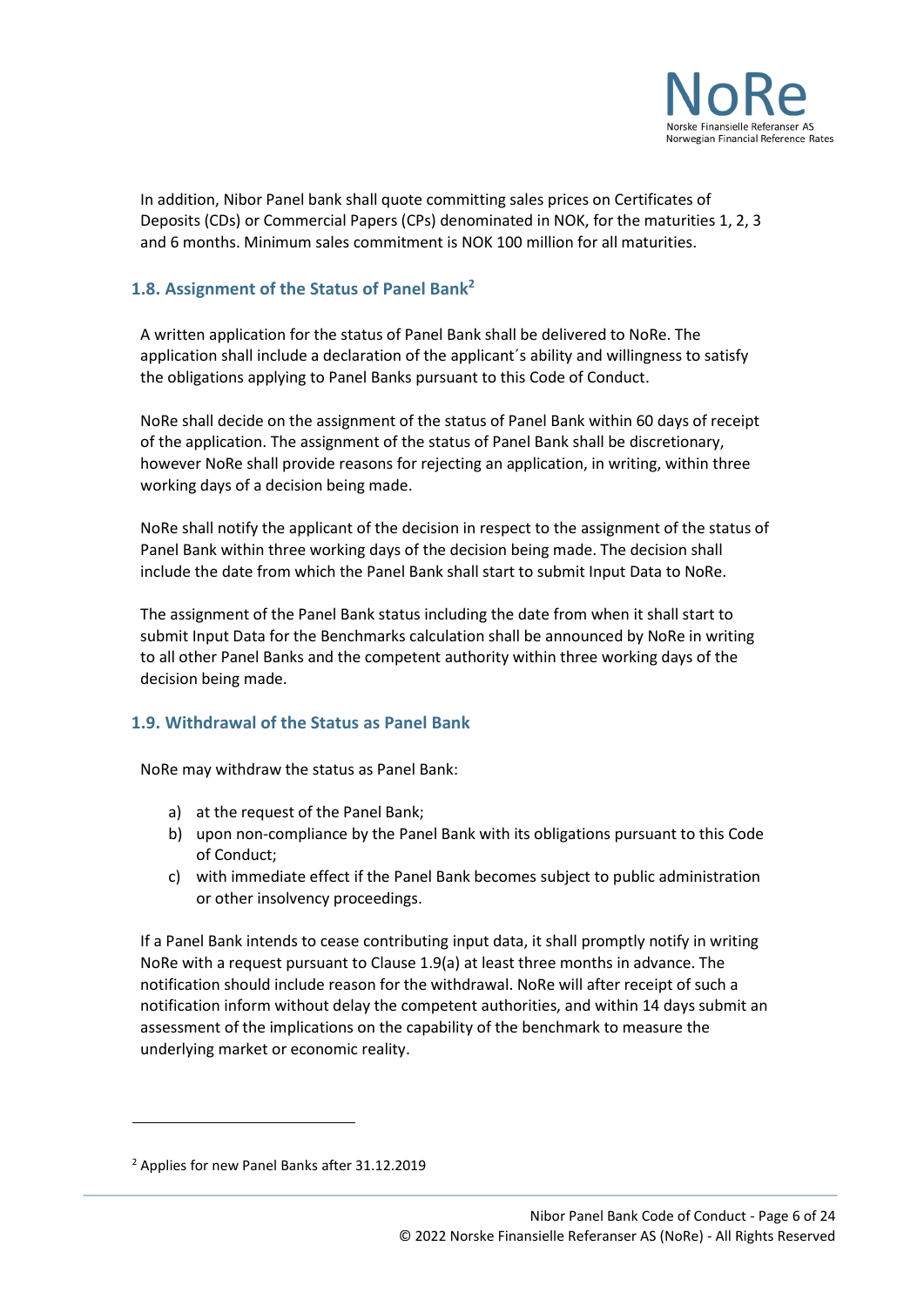

As Nibor has been recognised as a critical benchmark pursuant to the EU Benchmark Regulation (BMR) Article 20, the competent authority of the administrator has the power to require the Panel Bank to continue contributing input data according to BMR Article 23. Mandatory contribution may be required for a period of up to 12 months, which may be extend to a period not exceeding five years in total.

The affected Panel Bank shall be notified in writing of the decision by NoRe within 60 days from the receipt of the request and within three working days of the decision being made. The decision shall become effective on the date stated in the notification to the affected Panel Bank and there shall be no right of appeal.

NoRe shall notify in writing other Panel Banks of a decision to withdraw the status of a Panel Bank within three working days of the decision being made. The notification shall include information about the effective date of the withdrawal.

## <span id="page-6-0"></span>**2. Systems and Controls of Panel Banks**

## <span id="page-6-1"></span>**2.1. Staff Training and Expertise**

## 2.1.1.Panel Bank Training Programme

<span id="page-6-2"></span>Each Panel Bank shall have training programs to ensure that each submitter has:

- a) the necessary skills, knowledge, training and experience for the role, including adequate knowledge of all the elements of this Code of Conduct
- b) adequate knowledge of BMR and Regulation (EU) No 596/2014<sup>3</sup> relevant to the contribution of input data.

The knowledge of submitters referred to in points a) and b) above, shall be periodically reassessed, at least annually, to verify that it is still appropriate that they act as submitters.

## 2.1.2.Identification and Authorisation of Submitters

<span id="page-6-3"></span>Each Panel Bank shall ensure the identification of the persons that may contribute Input Data to NoRe on its behalf and that procedures are in place to verify the identity of its submitters, as well as authorisation of any submitters that contribute Input Data on behalf of a Panel Bank.

 $^3$  REGULATION (EU) No 596/2014 OF THE EUROPEAN PARLIAMENT AND OF THE COUNCIL of 16 April 2014 on market abuse (market abuse regulation) and repealing Directive 2003/6/EC of the European Parliament and of the Council and Commission Directives 2003/124/EC, 2003/125/EC and 2004/72/EC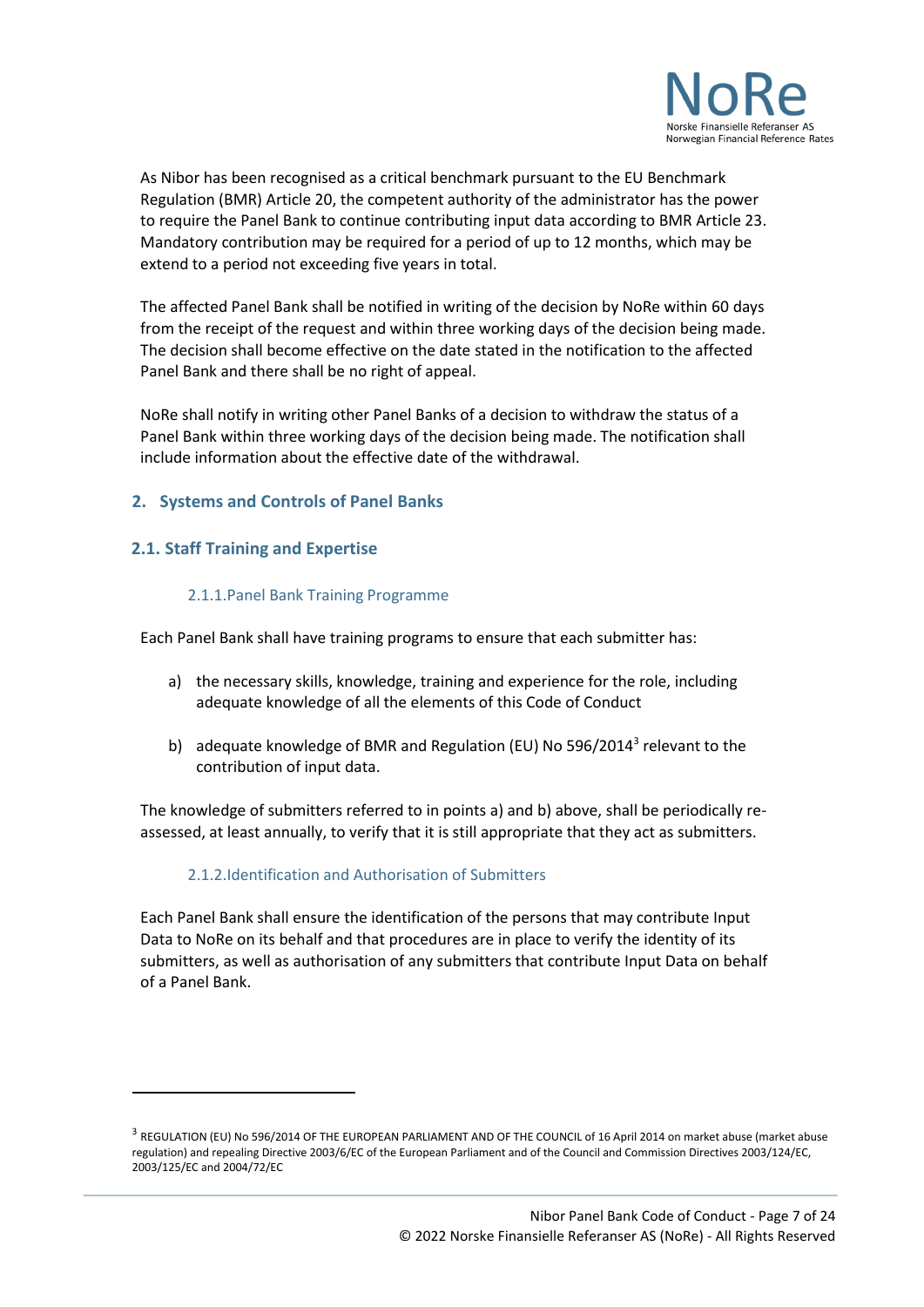

Each Panel Bank's submitter, the direct managers of that submitter and any other natural person authorized to sign off submissions shall acknowledge in writing that they have read this Code of Conduct and that they will comply with it.

Each Panel Bank shall require that a person can act as a submitter of Input Data on its behalf only when the Panel Bank is satisfied that the person has the necessary skills, knowledge, training and experience for the role.

Each Panel Bank will undertake an assessment, before being satisfied that a person has the necessary skills, knowledge, training and experience to submit Input Data on its behalf. This process shall include undertaking checks to verify:

- the identity of the potential submitter;
- the qualifications of the potential submitter; and
- the reputation of the potential submitter and their suitability to the role.

## 2.1.3.Notification of Authorised Submitters to Nibor

<span id="page-7-0"></span>Each Panel Bank shall notify the identity of any individual authorised to submit Input Data on its behalf to NoRe. Each Panel Bank shall use a form provided by NoRe for this purpose, which will be signed by a listed authority employee within the Panel Bank. Each Panel Bank shall deliver the completed form to NoRe via electronic mail to post@referanserenter.no. On receipt of this form, NoRe will confirm directly to the Panel Bank as to the details contained in the form for security purposes.

## <span id="page-7-1"></span>**3. Input Data Requirements**

## <span id="page-7-2"></span>**3.1. Description of Input Data for Nibor**

Panel Banks are to provide Input Data to NoRe, as follows:

- a) The interest rates submitted by an individual panel bank shall reflect the interest rates the bank would charge on lending in NOK to a leading bank with delivery (value date) two banking days after the trade date, calculated as annual nominal interest rates over 360 days, as is standard in the foreign exchange market. Leading bank is defined as a bank with a high credit rating for short-term debt which is active in the Norwegian money and foreign exchange market on competitive terms.
- b) Input Data shall contain quotes for the 1 week, 1 month, 2 months, 3 months and 6 months tenors.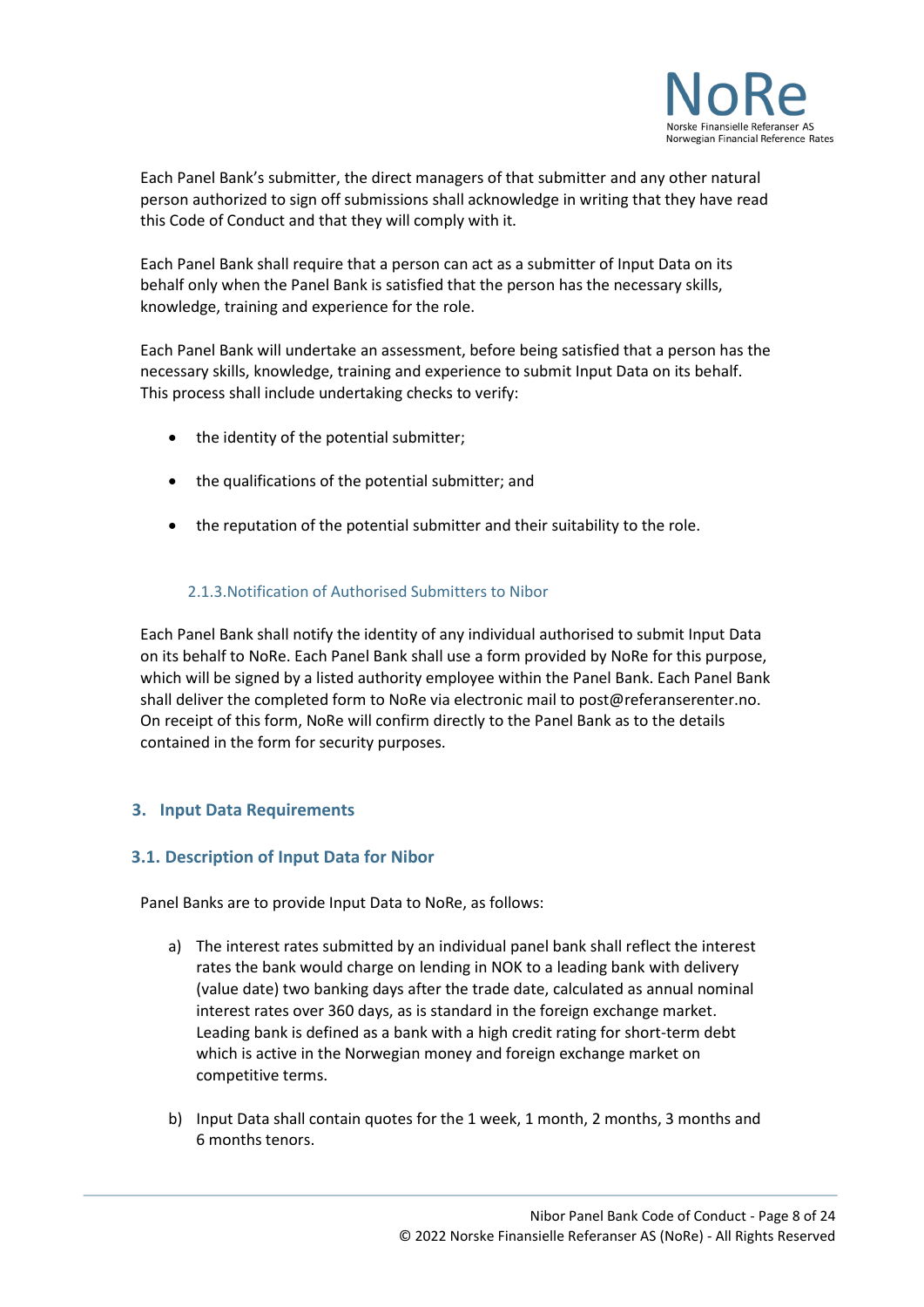

- c) Input Data shall take-into account the requirements as specified in Clause 3.3.
- d) Each tenor rate shall be a positive or negative number to 2 decimal places, or zero.
- e) Input Data shall be entered into the NoRe Calculating Agent system according to the Contribution Procedure User Guide.
- f) Input Data for all tenors shall be provided by Panel Banks each day on which banks are open for general business in Norway.
- g) Input Data shall be entered into the Nibor Calculating Agent's system after 11.00 CET/CEST (local time) and before 11.30 CET/CEST each day. Panel Banks may, exceptionally, alter their submissions at that time, but not later than 11.45 CET/CEST.

#### <span id="page-8-0"></span>**3.2. Internal Policies Ensuring Panel Bank Provides Relevant Input of Input Data**

A Panel Bank shall have in place policies to ensure that it provides all relevant Input Data. Each Panel Bank shall have an Input Data policy that includes at least a description of:

- a) the data to be taken-into account in determining the Input Data contribution;
- b) the data that a Panel Bank may exclude from a contribution of Input Data and any reason that might justify such an exclusion;
- c) a policy on the transmission of data to NoRe that includes at least:
	- I. a method to be used for the secure transfer of data;
	- II. contingency plans for submitting Input Data that address at least the following elements: technical and operational difficulties, the temporary absence of a submitter, and a lack of Input Data required by the methodology.

#### <span id="page-8-1"></span>**3.3. Priority of Use of Input Data**

The priority of use of input data shall be as follows:

- a) The Panel Banks's own interbank lending transactions concluded with a leading bank, ref. Clause 3.1 a), in the Norwegian Money Market with a minimum value of NOK 100 million at the same day as the fixing of Nibor and in the following order:
	- I. Volume Weighted Average Price (VWAP) of multiple transactions;
	- II. Single transactions.

Transactions with deviating value or maturity date may be valid for use if:

I. Value date is no more than two banking days ahead.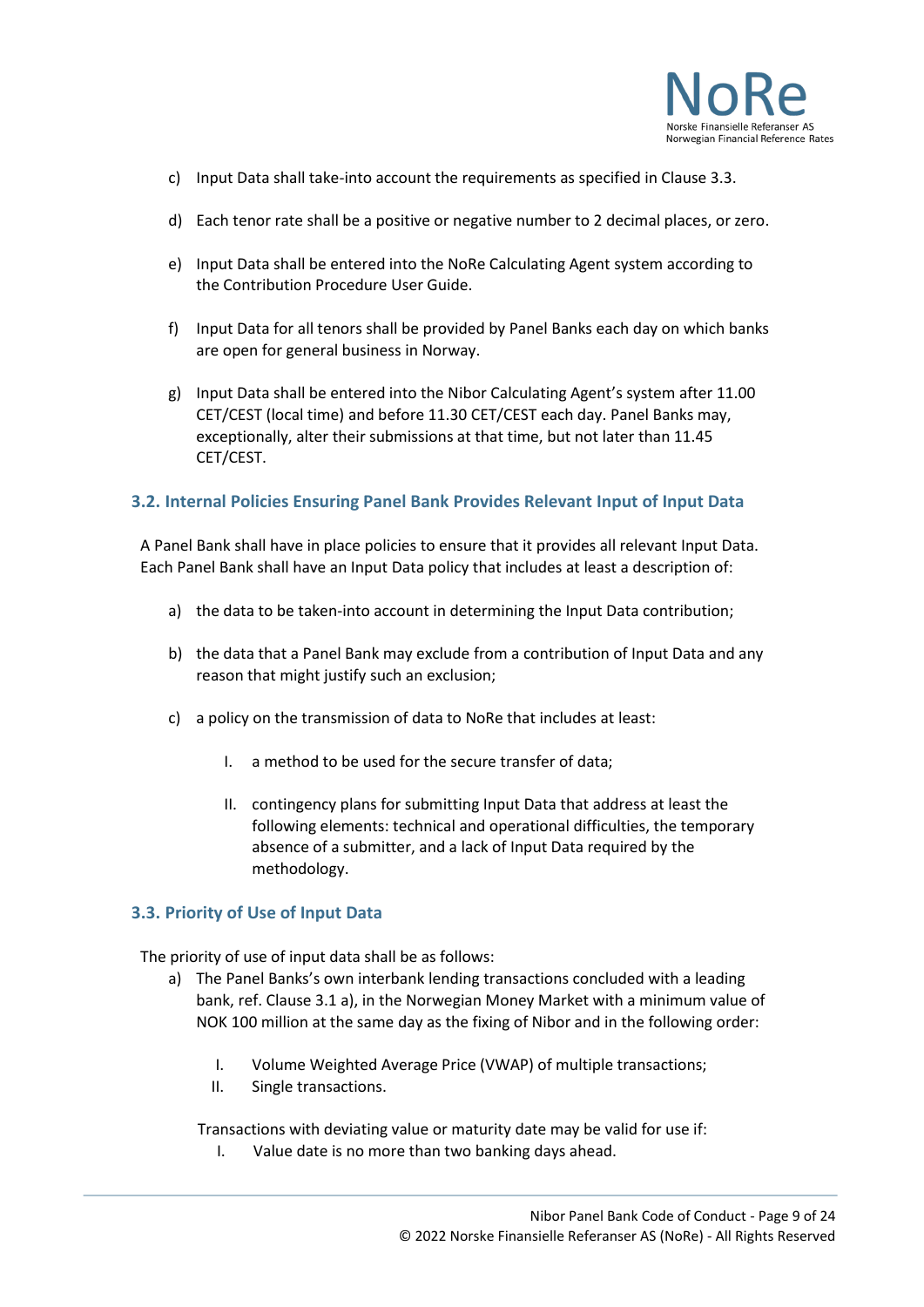

II. Deviation in maturity is within the range of 2 banking days for the oneweek maturity and 5 banking days for the longer maturities. Transactions are not valid for use if deviations imply value or maturity date in another calendar year or they for other reasons may be affected by circumstances that are not within the relevant Nibor term. Generally, if the shape of the yield curve indicates that it will be wrong to use transactions with deviating maturities then the data shall not be used.

If no valid interbank lending transactions have been concluded, the submissions should be made based on the following level b) criteria:

- b) The Panel Bank's own borrowing transactions concluded from sales of Certificates of Deposits (CDs) or Commercial Papers (CPs) denominated in NOK with a minimum value of NOK 100 million at the same day as the fixing of Nibor and in the following order:
	- I. Volume Weighted Average Price (VWAP) of multiple transactions;
	- II. Single transactions.

Transactions with deviating value or maturity date may be valid for use if:

- I. Value date is no more than two banking days ahead.
- II. Deviation in maturity is within the range of 2 banking days for the oneweek maturity and 5 banking days for the longer maturities.

Transactions are not valid for use if deviations imply value or maturity date in another calendar year or they for other reasons may be affected by circumstances that are not within the relevant Nibor term. Generally, if the shape of the yield curve indicates that it will be wrong to use transactions with deviating maturities then the data shall not be used.

A spread is added to the calculated borrowing rate, so that the Input Data as best possible reflects the interest rates that the bank would charge for unsecured lending in NOK to a leading bank.

Input Data may be adjusted in accordance with Clause 3.4.

If no valid borrowing transactions have been concluded, the submissions should be made based on the following level c) criteria:

c) The Panel Bank's committed price quotes on CDs or CPs denominated in NOK and expert judgements based on the bank's weighted funding costs in USD and EUR, preferable prices from actual transactions. With exception for the 1 week tenor, committed price quotes on CDs and CPs denominated in NOK shall be given at least 50 percent weight in the calculation of Input Data. The weights used for funding costs in USD and EUR shall reflect the shares of the bank's foreign money market financing that consists of liabilities denominated in USD and EUR respectively.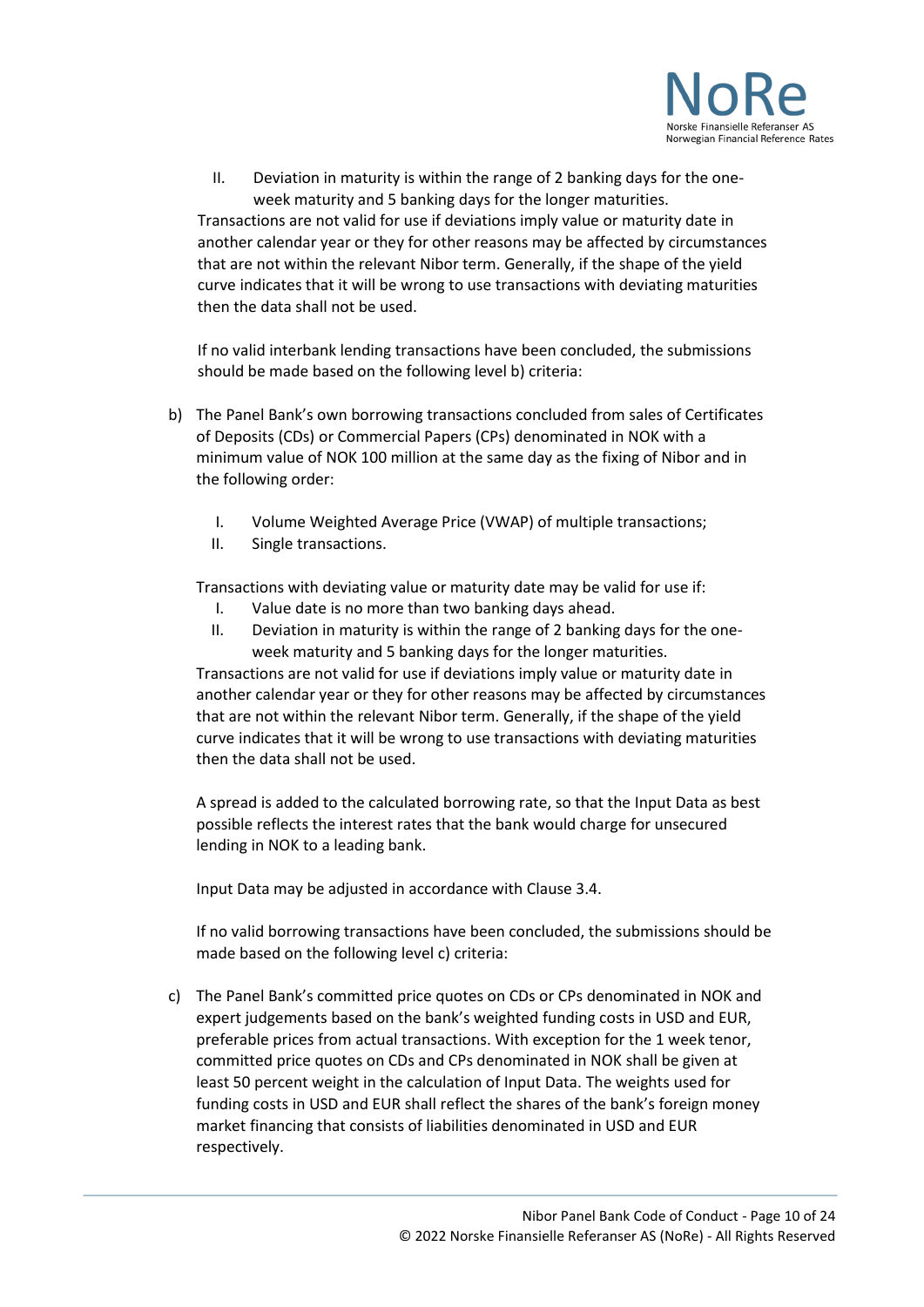

The NOK interest rates derived from funding costs in USD and EUR must be determined as the sum of the relevant foreign interest rate and the return derived from the difference between the spot rate and the forward rate – the forward premium (which may also be negative).

A spread is added to the calculated borrowing rate, so that the Input Data as best possible reflects the interest rates that the bank would charge for unsecured lending in NOK to a leading bank.

Input data may be adjusted in accordance with Clause 3.4.

## <span id="page-10-0"></span>**3.4. Adjustments to Input Data**

Input data may be adjusted, to correctly reflect the Benchmark's definition and/or to broaden the valid transactions base, by application of the following criteria:

- a) Proximity of transactions to the time of provision of the input data and the impact of any market events between the time of the transactions and the time of provision of the Input Data.
- b) Interpolation from transaction data, between interest rates from transactions that have shorter and longer maturities than the relevant Nibor term calculated as a weighted average, with weights reflecting the relative distance between actual and Nibor term. Transactions are not valid for use in interpolation if value or maturity date is in another year or they for other reasons may be affected by circumstances that are not within the relevant Nibor term. Generally, if the shape of the yield curve indicates that it will be wrong to use interpolation then interpolation shall not be used.
- c) Adjustments to reflect changes in the credit standing of the Panel Banks and other market participants.

## <span id="page-10-1"></span>**4. Contribution of Input Data**

Each Panel Bank shall have in place a control framework that ensures the integrity, accuracy and reliability of Input Data and that data is provided in accordance with BMR and this code of conduct.

Input Data to the calculation of Nibor are to be considered as confidential information, and treated as such, until the fixing of Nibor has been published.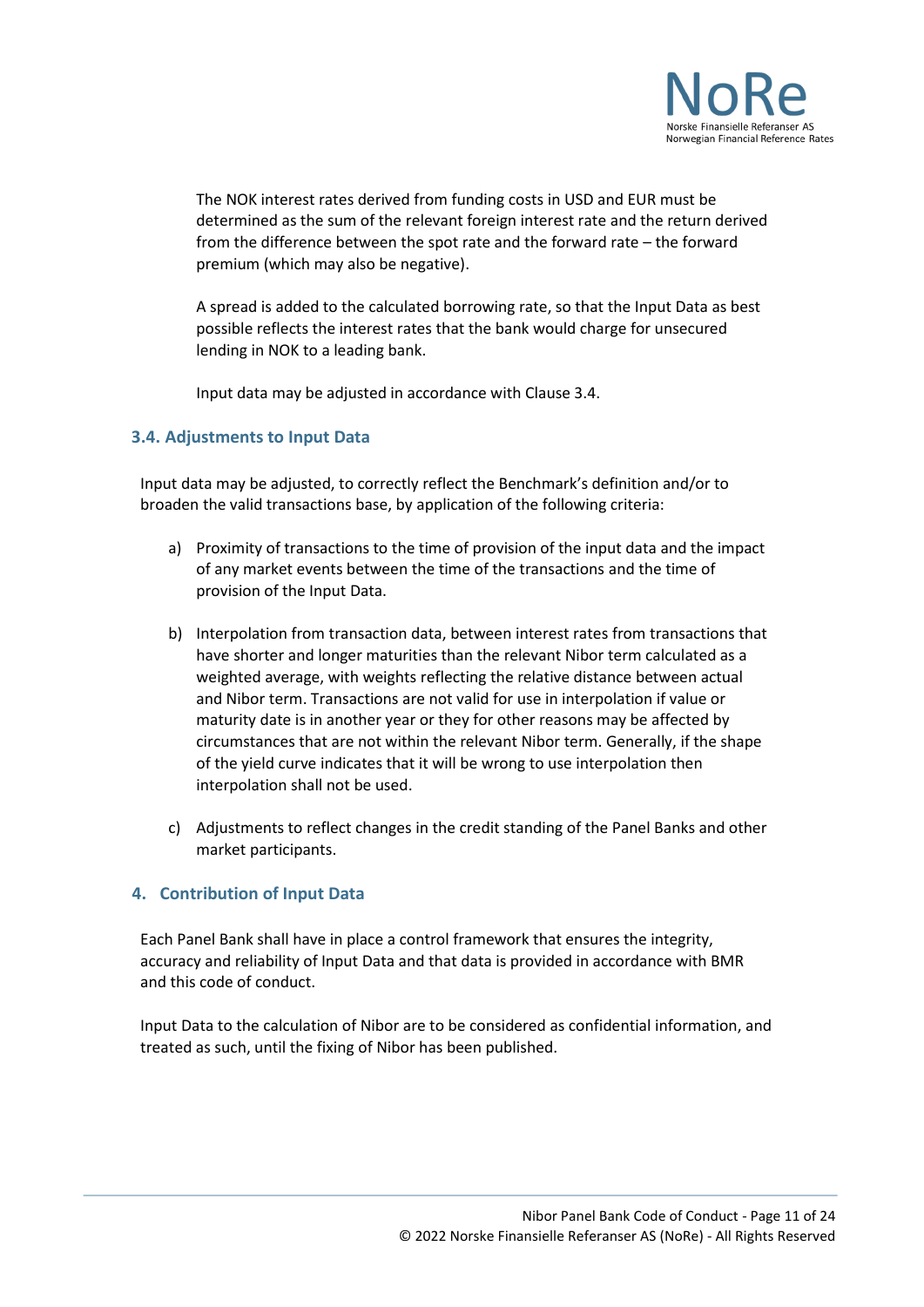

## <span id="page-11-0"></span>**4.1. Processes for Contributing Data**

Each Panel Bank shall keep and maintain a documented and effective process for contributing Input Data, which shall include:

- a) a process for the designation of submitters and procedures for making contributions when a submitter is unexpectedly unavailable, including the designation of alternates; the data to be taken-into account in determining the Input Data contribution;
- b) procedures and systems for monitoring the data used for the contributions, which should be capable of producing alerts in line with predefined parameters.

## <span id="page-11-1"></span>**4.2. Ensuring Integrity and Reliability of Input Data**

A Panel Bank shall have in place effective systems and controls to ensure the integrity and reliability of all contributions of Input Data to NoRe, including:

- a) controls regarding who may submit Input Data to NoRe including a process for sign-off by a natural person holding a position senior to that of the submitter;
- b) measures for the management of Conflicts of Interest, including organisational separation of employees where appropriate and consideration of how to remove incentives, created by remuneration polices, to manipulate Nibor;
- c) record-keeping, for a minimum of five years, of communications in relation to provision of Input Data, of all information used to enable the Panel Bank to make each submission, and of all existing or potential Conflicts of Interest including, but not limited to, the Panel Bank's exposure to financial instruments which use Nibor;
- d) record-keeping of internal and external audits.

#### <span id="page-11-2"></span>**4.3. Procedures for Contributing Input data**

Each Panel Bank should have procedures for contributing Input Data, including requirements for the Panel Bank to specify whether Input Data is transaction data and whether Input Data conforms to the requirements set out in this Code of Conduct.

#### <span id="page-11-3"></span>4.3.1 Use of Automated Systems to Contribute Input Data

Where a Panel Bank uses an automated system for the contribution of Input Data, where submitters are not able to modify the contribution of Input Data, Panel Banks must ensure that they: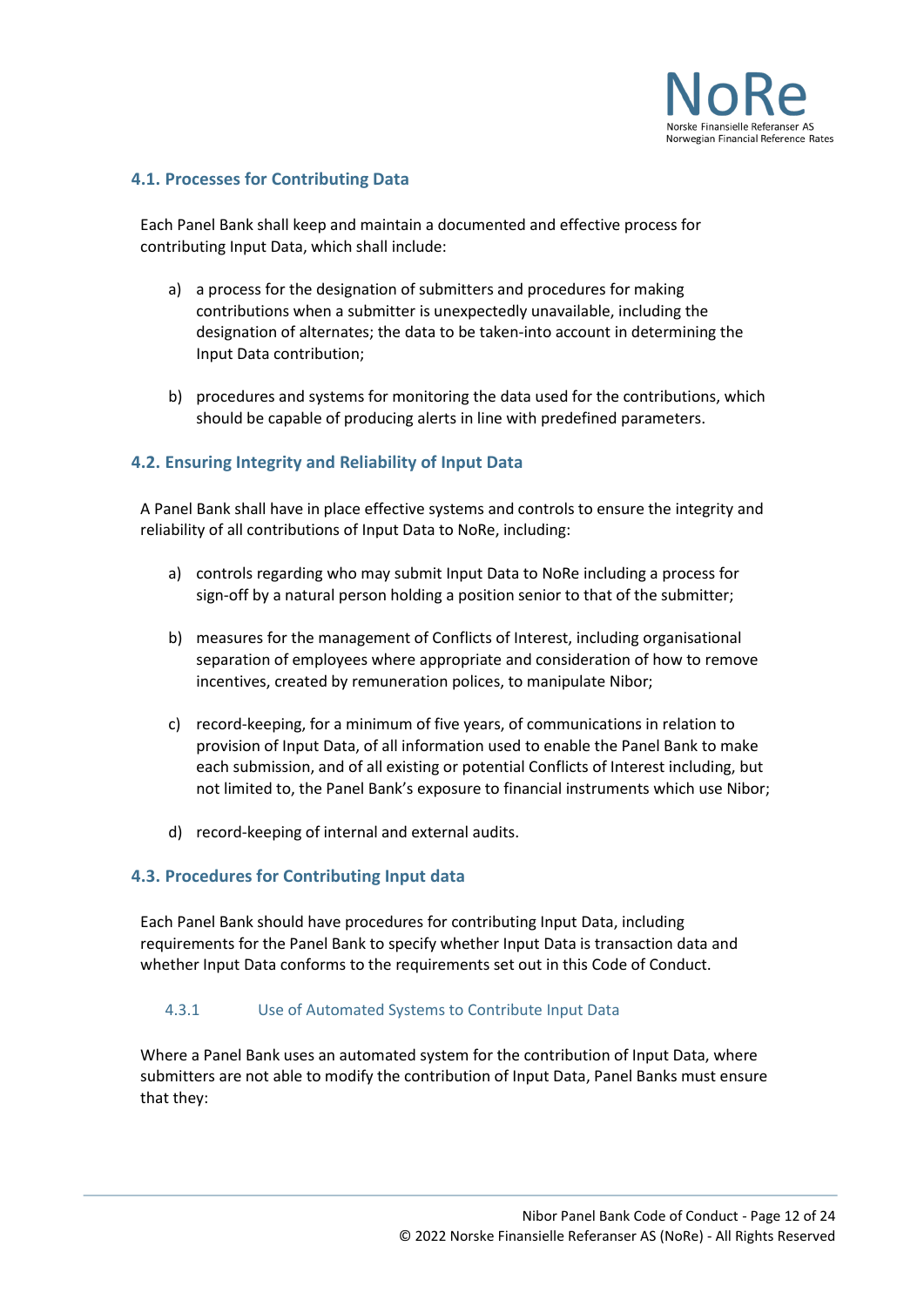

- I. are able to monitor the proper functioning of the automated system on a continuous basis; and
- II. check the automated system following any update or change to its software, before new Input Data is contributed.

## <span id="page-12-0"></span>**4.4. Ensuring Appropriate and Verifiable Input Data**

Each Panel Bank will ensure the availability of all information necessary to check where applicable that:

- a) The submitter has been authorised to contribute input data on behalf of the Panel Bank;
- b) Input Data is provided by the Panel Bank or is selected from a source specified by NoRe within a time-period prescribed by NoRe;
- c) Input Data is provided by the Panel Bank in a format specified by NoRe;
- d) Input Data is contributed from the Input Data sources as per Clause 3.3 and in consideration of any necessary adjustments in accordance with Clause 3.4;
- e) the source of Input Data is reliable;
- f) the Input Data meets the requirements set out in the methodology in particular the requirements on the currency or the unit of measurement, the tenor, and the types of counterparties;
- g) relevant thresholds for the quantity of Input Data and standards for the quality of Input Data are met in accordance with the methodology;
- h) the priority of use of different types of input data are applied in accordance with the methodology;
- i) the exercise of any discretion or expert judgement in the contribution of Input Data is applied within the limits of the methodology and this Code of Conduct.

#### <span id="page-12-1"></span>**4.5. Input Data from Front Office**

Each Panel Bank shall ensure that it has the following procedures in place:

- a) an internal oversight procedure that describes:
	- I. the respective roles of the three levels of control functions set out below, as well as the means of cooperation and flow of information between them;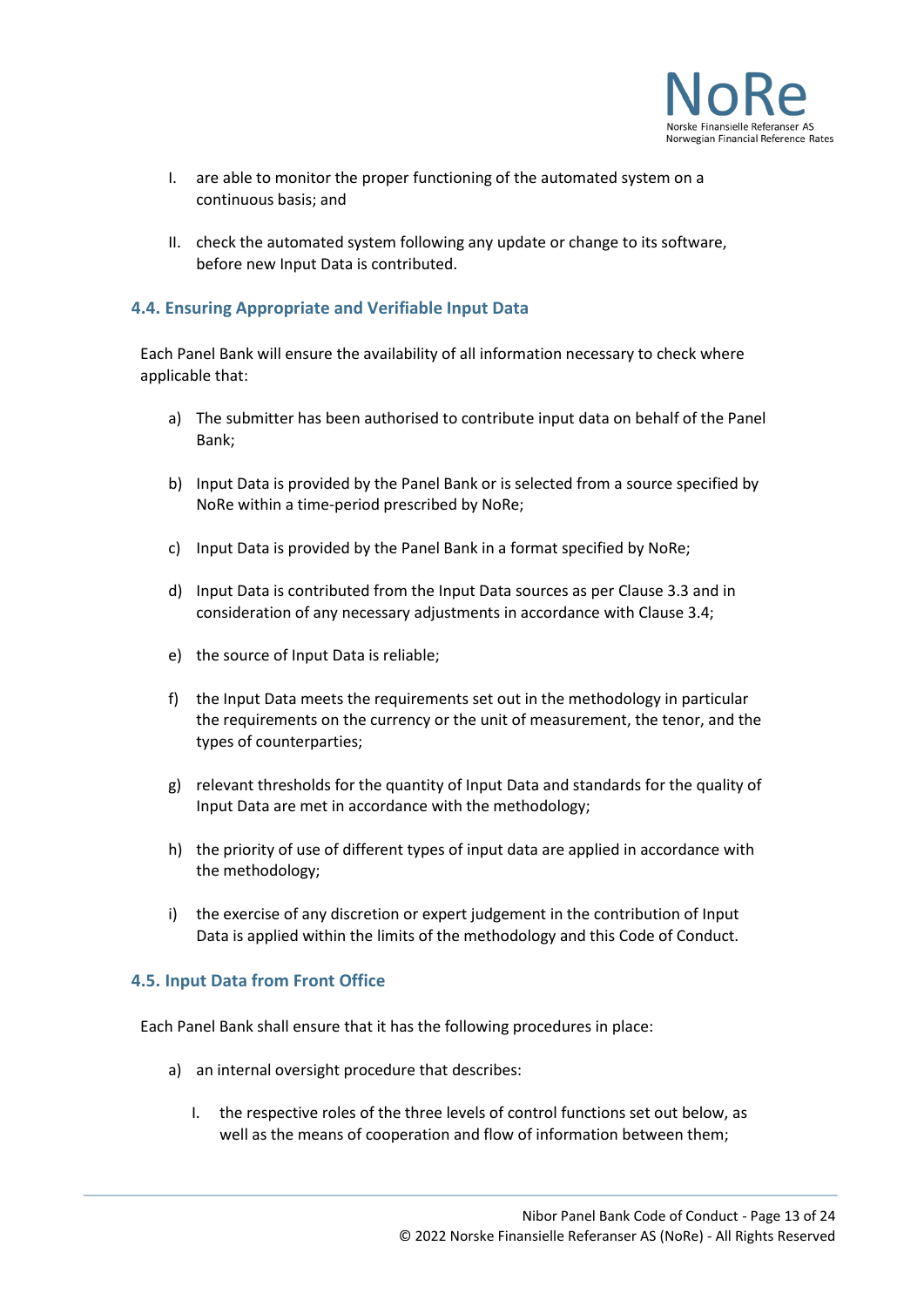

- II. regular reporting of the operations of the three levels of control functions to the senior management of the Panel Bank;
- III. communication to NoRe, upon request, of information requested by NoRe relating to the Panel Bank's internal oversight and verification procedures.
- b) a first level of control function that is responsible for:
	- I. effective checking of Input Data prior to contribution in accordance with any requirement for the validation of Input Data to which it is subject;
	- II. the review of Input Data prior to contribution to check its integrity and accuracy;
	- III. checking that the submitter is authorised to contribute Input Data on behalf of the Panel Bank in accordance with any requirement;
	- IV. the restriction of contributed Input Data to persons involved in the contribution process, except where access is justified under the rules and procedures of the Panel Bank, such as for persons involved in audits related to the contribution of Input Data or persons involved in investigations relating to suspicious Input Data or errors;
- c) a second level of control function that is responsible for:
	- I. the review of Input Data after contribution, that is independent from the first level control function, in relation to the integrity and accuracy of the contributions;
	- II. the maintenance of a whistleblowing procedure that includes appropriate safeguards for whistleblowers;
	- III. the maintenance of procedures for the internal reporting of any attempted or actual manipulation of Input Data and any failure to comply with the Panel Bank's Benchmark-related policies and procedures as well as for the investigation of such events as soon as they become apparent;
	- IV. the maintenance of internal reporting procedures for any operational problems in the contribution process, as soon as they arise;
	- V. the maintenance of the Conflicts of Interest Policy as required in Clause 5.2;
	- VI. appropriate oversight of communications between front office function staff directly involved in contributions and other internal functions or external bodies;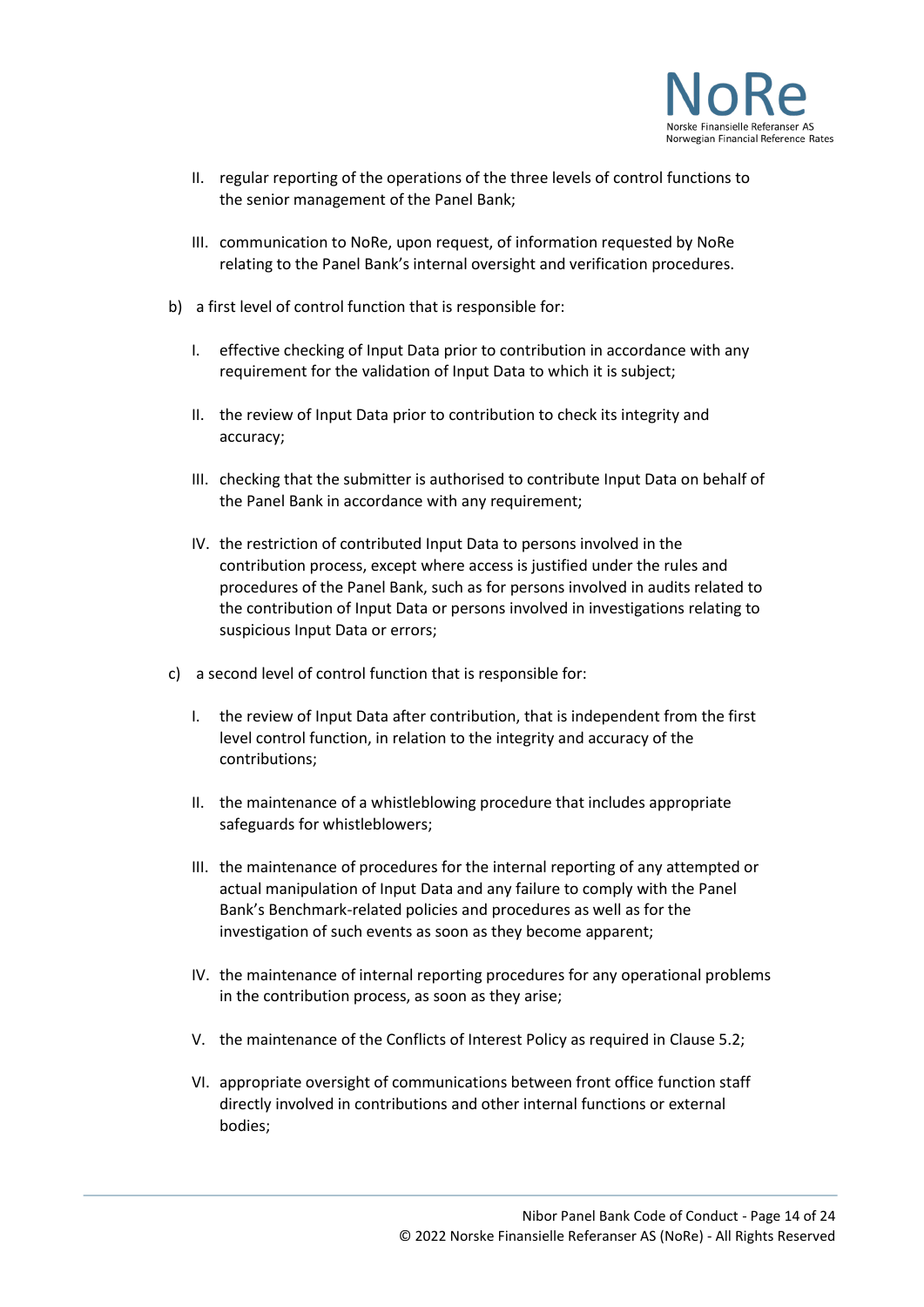

d) a third level of control function that is independent from the first two levels of control and responsible for performing checks, on a regular basis on the controls exercised by the first two levels of control.

## <span id="page-14-0"></span>**4.6. Reporting Lines and Sign-off of Input Data**

Each panel bank will ensure that they have:

- a) an outline of responsibilities within the Panel Bank, including internal reporting lines and accountability, the location of submitters and managers and the names of relevant individuals and alternatives;
- b) Internal procedures for sign-off of contributions of Input Data;

## <span id="page-14-1"></span>**4.7. Validation Prior to Submission**

The Panel Bank should meet this Code of Conduct requirements for the validation of Input Data before it is provided to NoRe.

#### 4.7.1.Erroneous Input Data

<span id="page-14-2"></span>Each Panel Bank shall have procedures in place to address any errors discovered in the contributed Input Data.

Panel Banks will disclose any erroneous Input Data submitted during the determination process, as soon as it is discovered. Corrections to Input Data after the determination process has been completed, must be submitted according to Nibor Post Publication Redetermination policy.

## <span id="page-14-3"></span>**4.8. Suspicious Behaviour, Manipulation and Disciplinary Procedures**

#### 4.8.1.Identification of Suspicious Behaviour

<span id="page-14-4"></span>Each Panel Bank will ensure that it has a defined list of actions that would be considered suspicious, and the following procedures and rules are in place:

- a) effective procedures to prevent or control the exchange of information between persons engaged in activities involving a risk of conflict of interest where the exchange of that information may affect the Input Data contributed;
- b) rules to avoid collusion among Panel Banks, and between Panel Banks and NoRe;
- c) measures to prevent, or limit, any person from exercising inappropriate influence over the way in which persons involved in the provision of Input Data carries out those activities.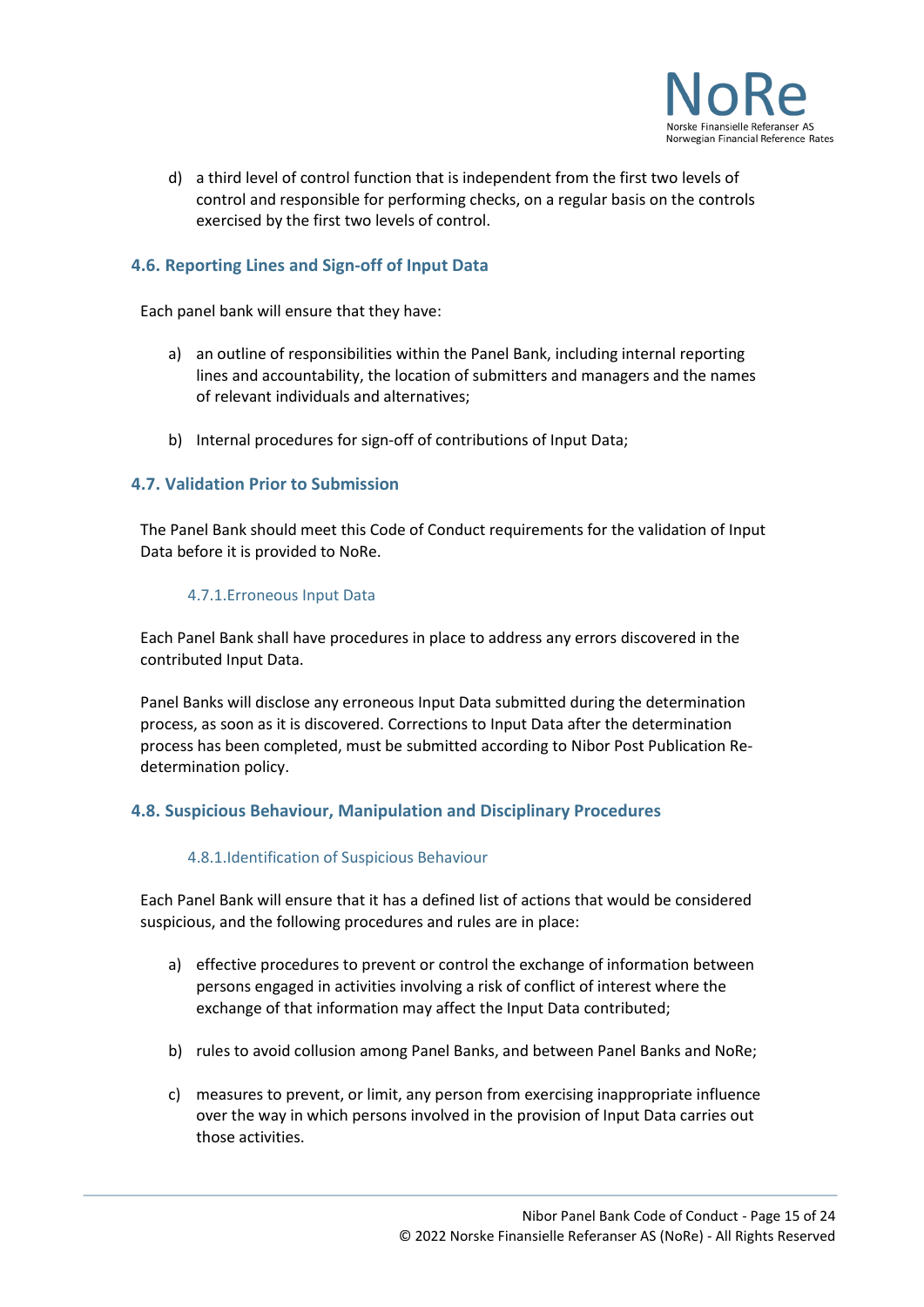

#### 4.8.2.Systems and Controls

<span id="page-15-0"></span>A Panel Bank must have in place systems and controls to provide for at least the following:

- a) pre-contribution checks to identify suspicious Input Data, including effective checking processes in the form of a review of the data by a second person, and unusual data values;
- b) post-contribution checks to verify the Input Data has been contributed in accordance with the requirements of this Code of Conduct and to identify suspicious Input Data;
- c) monitoring of the transfer of Input Data to NoRe in accordance with the applicable policies.

## <span id="page-15-1"></span>**4.9. Internal Reporting of Suspicious Input Data / Whistleblowing**

Each Panel Bank shall establish documented internal procedures that provide for its staff to report any suspicious Input Data to the Panel Bank's compliance function, if any, and to the Panel Bank's senior management.

The procedures shall include appropriate safeguards for whistle-blowers.

#### <span id="page-15-2"></span>**4.10. Reverse Transactions**

A Panel Bank should have in place controls to identify reverse transaction subsequent to the provision of Input Data.

The Compliance function of the Panel Bank shall report any findings, including reverse transactions, to Panel Bank's management on a regular basis.

#### <span id="page-15-3"></span>**4.11. Disciplinary Procedures**

Each Panel Bank will have in place disciplinary procedures in respect of attempts to manipulate, or any failure to report, actual or attempted manipulation by parties external to the contribution process.

## <span id="page-15-4"></span>**4.12. Notifications to NoRe Regarding Suspicious Behaviour and Breaches of Regulation (EU) 2016/1011 or this Code of Conduct**

Any attempts to manipulate the submission to the Benchmarks determination process, including breaches of the Panel Bank's own rules related to suspicious behaviour, must be immediately reported to NoRe using the Whistleblowing mechanism on the NoRe website. The Panel Bank will provide all relevant information regarding the nature of the suspicious behaviour.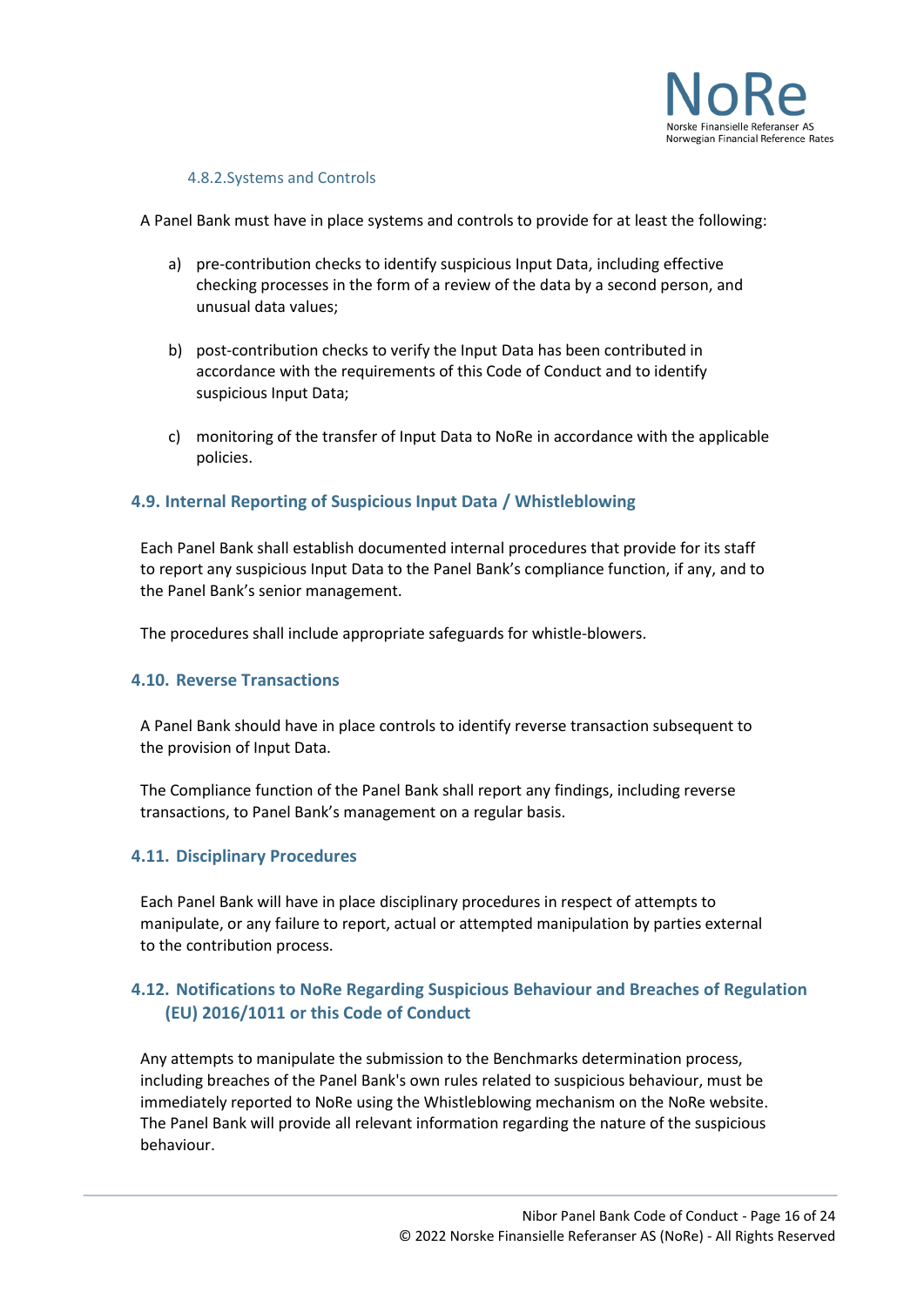

A Panel Bank is required to report other detected breaches, including breaches of Regulation (EU) 2016/1011 or this Code of Conduct, or errors and the action taken as-aconsequence to NoRe within one month of the matter being detected.

NoRe will notify the competent authority of any breaches of BMR or this Code of Conduct identified.

Complaints received from third parties about Nibor or Nibor contributions shall be forwarded to NoRe.

## <span id="page-16-0"></span>**4.13. Policies on Use of Discretion**

The Panel Bank should establish policies on the use of discretion that specify at least the following:

- a) the circumstances in which it may exercise discretion;
- b) the persons within the Panel Bank that are permitted to exercise discretion;
- c) any internal controls that govern the exercise of the Panel Bank's discretion in accordance with its policies;
- d) any persons within the Panel Bank that may evaluate ex-post the exercise of discretion.

#### <span id="page-16-1"></span>**4.14. Contribution of Input Data Relying on Expert Judgement or Discretion**

Where the contribution of Input Data relies on expert judgement, the Panel Bank shall establish policies guiding any use of judgement or exercise of discretion and shall retain records of the rationale for any such judgement or discretion. The policies shall include a framework for ensuring consistency between different submitters, and consistency over time.

#### <span id="page-16-2"></span>**4.15. Periodic Reviews of Input Data and Procedures**

Each Panel Bank will conduct regularly reviews, at least annually, of the input data and the procedures, systems and controls established in relation to the contribution of Input Data, and whenever there is a change in this Code of Conduct.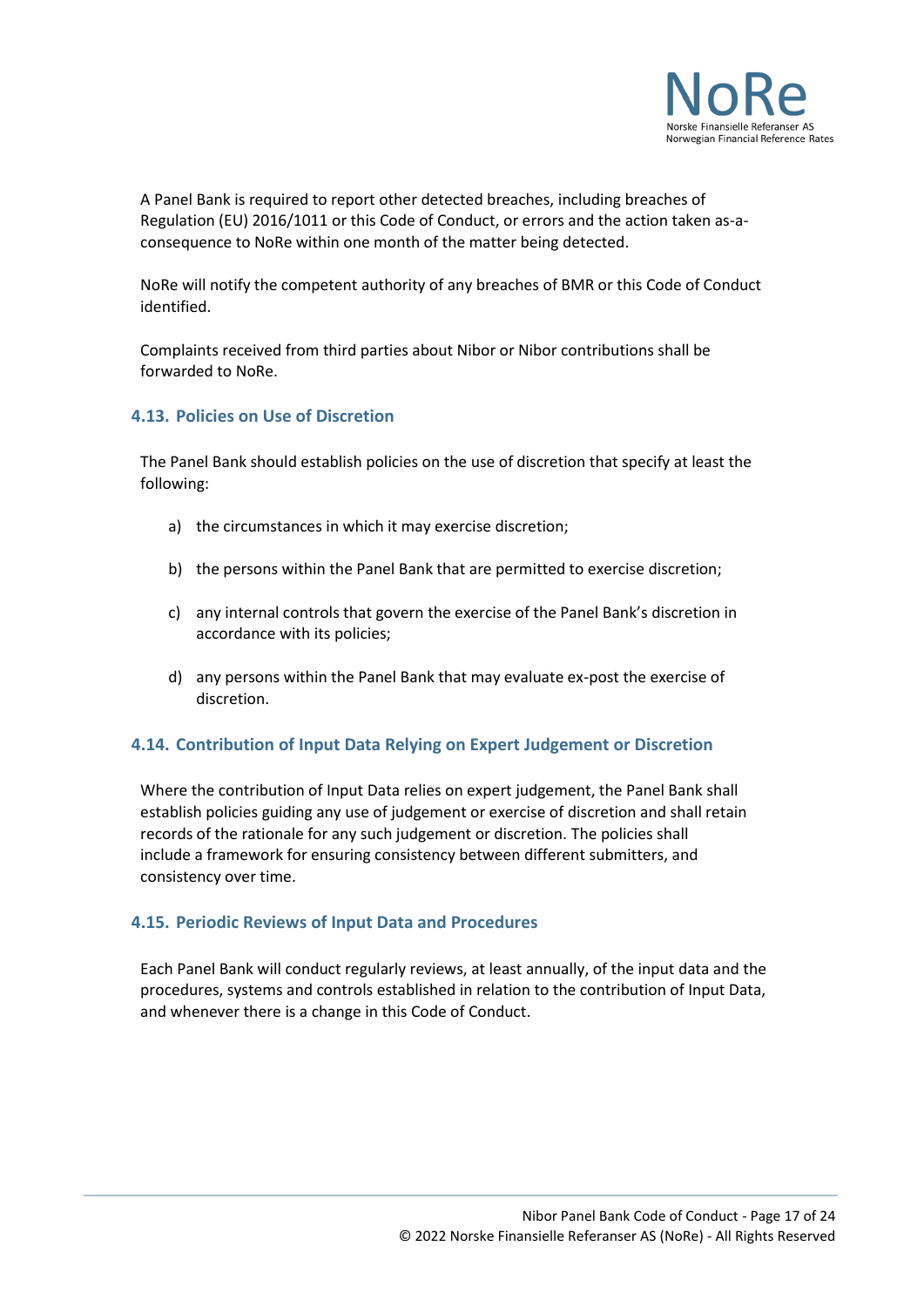

## <span id="page-17-0"></span>**5. Management of Conflicts of Interest**

Each Panel Bank shall ensure that the provision of input data is not affected by any existing or potential conflict of interest and that, where any discretion is required, it is independently and honestly exercised based on relevant information in accordance with this Code of Conduct.

## <span id="page-17-1"></span>**5.1. Conflict of Interest policy**

Each Panel Bank shall have in place policies, systems and controls concerning the management of Conflicts of Interest that at least include:

- a) Conflicts of Interest Policy that addresses
	- I. the process of identifying and managing of conflict of interest, including any internal escalation of conflicts of interest;
	- II. steps to prevent, or minimise the risk of, conflicts of interest in the process for recruiting submitters;
	- III. steps to prevent, or minimise the risk of, conflicts of interest in the remuneration policies for the contributor's staff;
	- IV. steps to prevent, or minimise the risk of, conflicts of interest arising from the contributor's management structure;
	- V. requirements with respect to communications between submitters and other staff within the contributor's organisation;
	- VI. Appropriate physical or operational separation between submitters and other staff of the contributor required to prevent, or minimise the risk of, conflict of interest;
	- VII. rules and measures to address any financial exposure that the contributor may have to a financial instrument or financial contract which references the benchmark to which the contributor contributes input data;
- b) a register of conflicts of interest to be used to record any conflicts of interest identified and any measures to manage them, together with requirements to keep the register up-to-date and to provide internal and external auditors with access to it.

The staff that are involved in the contribution process shall be trained in all policies, procedures and controls relating to the identification, prevention and management of Conflicts of Interest.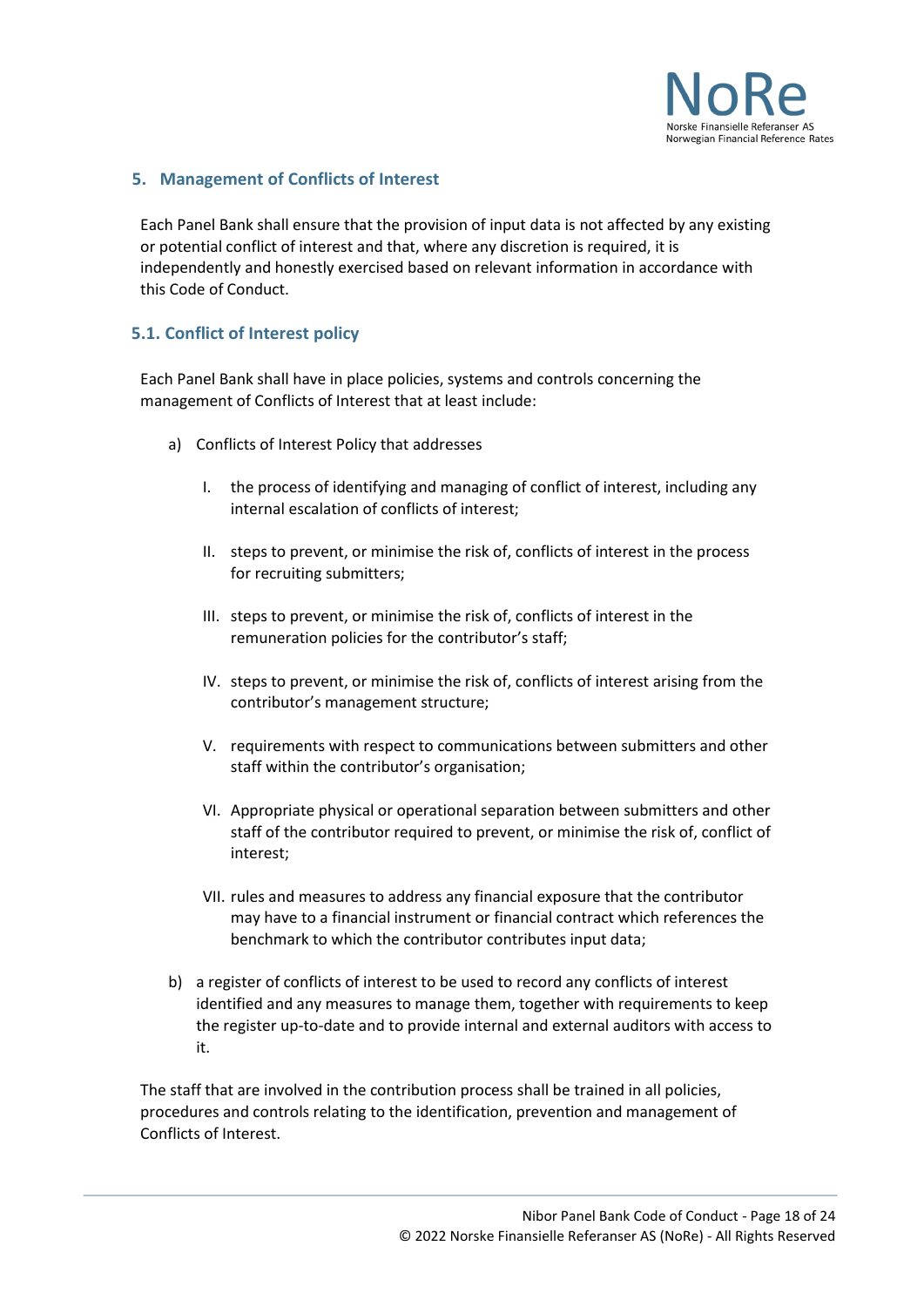

## <span id="page-18-0"></span>**5.2. Maintenance Requirements on Conflicts of Interest Policy**

Each Panel Bank shall include in the establishment and ongoing maintenance of their Conflicts of Interest policy the following points:

- a) the identification and disclosure to NoRe of actual or potential Conflicts of Interest in relation to the Panel Bank's front office staff who are involved in the contribution process;
- b) the separation of the remuneration of a submitter from the value of Nibor, the specific values of the submissions made and any performance of an activity of the Panel Bank that might give rise to a conflict of interest related to the contribution to the Benchmarks;
- c) the removal of any direct link between the remuneration of employees involved in the provision of Input Data and the remuneration of, or revenues generated by, persons engaged in another activity, where a conflict of interest may arise in relation to those activities;
- d) a clear segregation of duties between front office staff involved in contributing Input Data and other front office staff;
- e) a physical separation between front office staff involved in contributing Input Data and other front office staff;
- f) effective procedures to control the exchange of information between front office staff and other staff of the Panel Bank involved in activities that may create a risk of Conflicts of Interest, where that information may affect the Input Data contributed;
- g) contingency provisions in case of temporary disruption of the controls regarding the exchange of information referred to in point (f);
- h) effective procedures and communication controls, both within their Panel Bank and between Panel Banks and other third parties, to avoid any inappropriate external influence over those responsible for submitting rates. Submitters shall work in locations appropriately physically separated from interest rate derivative traders;
- i) measures to prevent any person from exercising inappropriate influence over the way in which front office staff involved in contributing Input Data carry out their activities.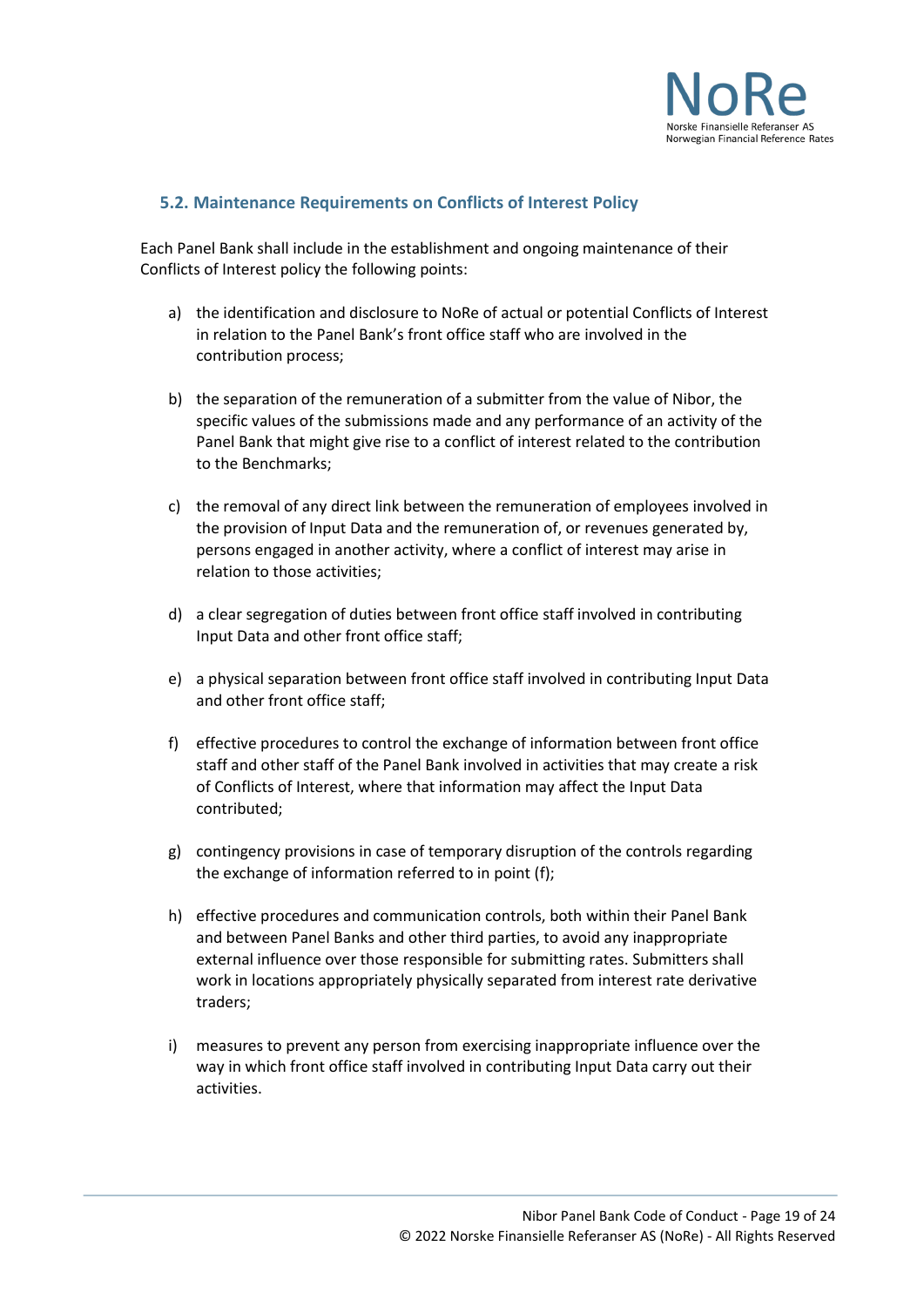

## <span id="page-19-0"></span>**6. Record Keeping Policies**

Each Panel Bank should have adequate record-keeping policies and data will be kept on a medium that allows the storage of information to be accessible for future reference with a documented audit trail.

Each Panel Bank shall have in place record-keeping policies to provide that information be kept for a minimum of five years, or three years where the records are of telephone conversation or electronic communications, on a medium that allows the storage of information to be accessible for future reference.

Each Panel Bank shall keep a record of all relevant information necessary to check the Panel Bank's adherence to this Code of Conduct, including a record of at least the following information:

- a) policies and procedures governing the contribution of Input Data and any relevant changes therein;
- b) the register of Conflicts of Interest established;
- c) any disciplinary action taken against any of the Panel Bank's staff in respect of the benchmark(s) related activities;
- d) a list of submitters and persons performing checks in respect of contributions, including their names and roles within the Panel Bank, and the dates when the submission-related roles were authorised and exited;
- e) any interactions of submitters with NoRe and their appointed Calculation Agent;
- f) sensitivity reports for interest rate swap trading books and other derivative trading books with a significant exposure to interest rate fixings in respect of Input Data;
- g) any queries regarding the input of data and their outcome of those queries;
- h) any detection and management of breaches or errors with regard to Regulation (EU) 2016/1011 or this Code of Conduct and actions taken as a consequence.

Each Panel Bank shall keep detailed records of all relevant aspects of contributions of Input Data including:

- 1. all relevant aspects of contributions of Input Data;
- 2. the data taken-into account in determining the Input Data contribution, and any data that was excluded;
- 3. any use of discretion;
- 4. any input data checks undertaken by the contributor;
- 5. communications in relation to the contribution of Input Data between the submitter and any persons within the Panel Bank performing checks in respect of contributions;
- 6. the process governing Input Data determination and the sign-off of Input Data;
- 7. the names of submitters and their responsibilities;
- 8. any communications between the submitters and other persons, including internal and external traders and brokers, in relation to the determination or contribution of Input Data.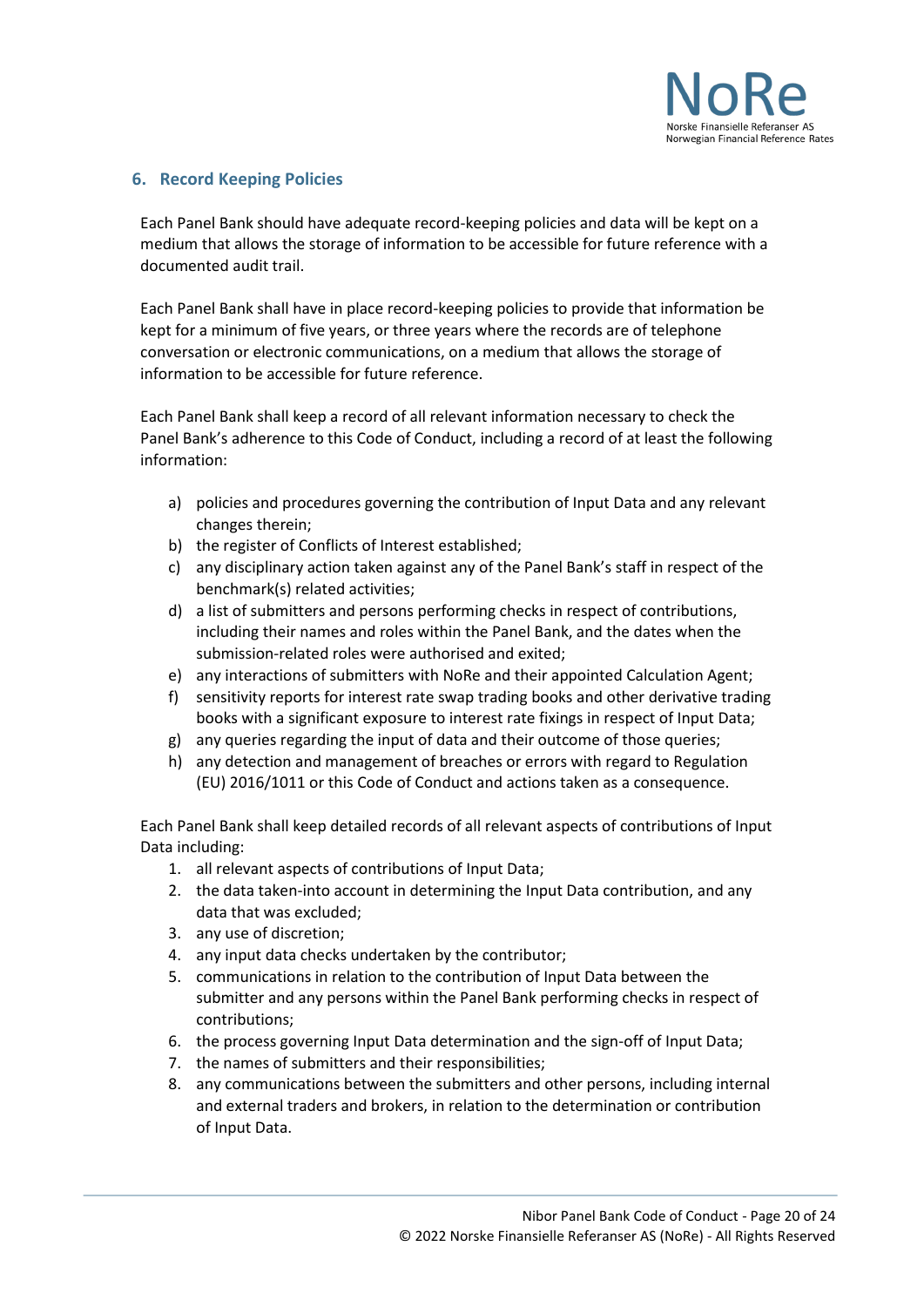

## <span id="page-20-0"></span>**7. Requirement for Access by Competent Authority**

NoRe and the Panel Banks accept that in order to fulfil their duties under this Regulation, the competent authority shall have, in conformity with the national laws of Norway, the following supervisory and investigatory powers:

- a) access to any document and other data in any form, and to receive or take a copy thereof;
- b) require or demand information from any person involved in the provision of, and contribution to, Nibor, including any service provider to which functions, services or activities in the provision of the Benchmarks have been outsourced as well as their principals, and if necessary, summon and question any such person with a view to obtaining information;
- c) carry out on-site inspections or investigations, at sites other than the private residences of natural persons;
- d) enter premises of legal persons, in order to seize documents and other data in any form, where a reasonable suspicion exists that documents and other data related to the subject- matter of the inspection or investigation may be relevant to prove a breach of the Regulation. Where prior authorisation is needed from the judicial authority of Norway, in accordance with national law, such power shall only be used after having obtained that prior authorisation;
- e) require existing recordings of telephone conversations, electronic communications or other data traffic records held by a Panel Bank;
- f) request the freezing or sequestration of assets or both;
- g) require temporary cessation of any practice that the competent authority considers contrary to the Regulation;
- h) impose a temporary prohibition on the exercise of professional activity.

## <span id="page-20-1"></span>**8. Requirement to Provide Information to NoRe**

Each panel bank shall provide NoRe with information about the data that has been takeninto account in determining the Input Data contributed to the calculation of Nibor. Such information shall be provided in a format specified by NoRe.

Each Panel Bank, whose input data is submitted from a front office function, will provide information relating to the Panel Bank's internal oversight and Data Input verification procedures within a reasonable timeframe, on demand by NoRe.

Each Panel Bank shall fully cooperate with NoRe and the competent authority in the auditing and supervision of the provision of Nibor and make available the information and records kept in accordance with this Code of Conduct.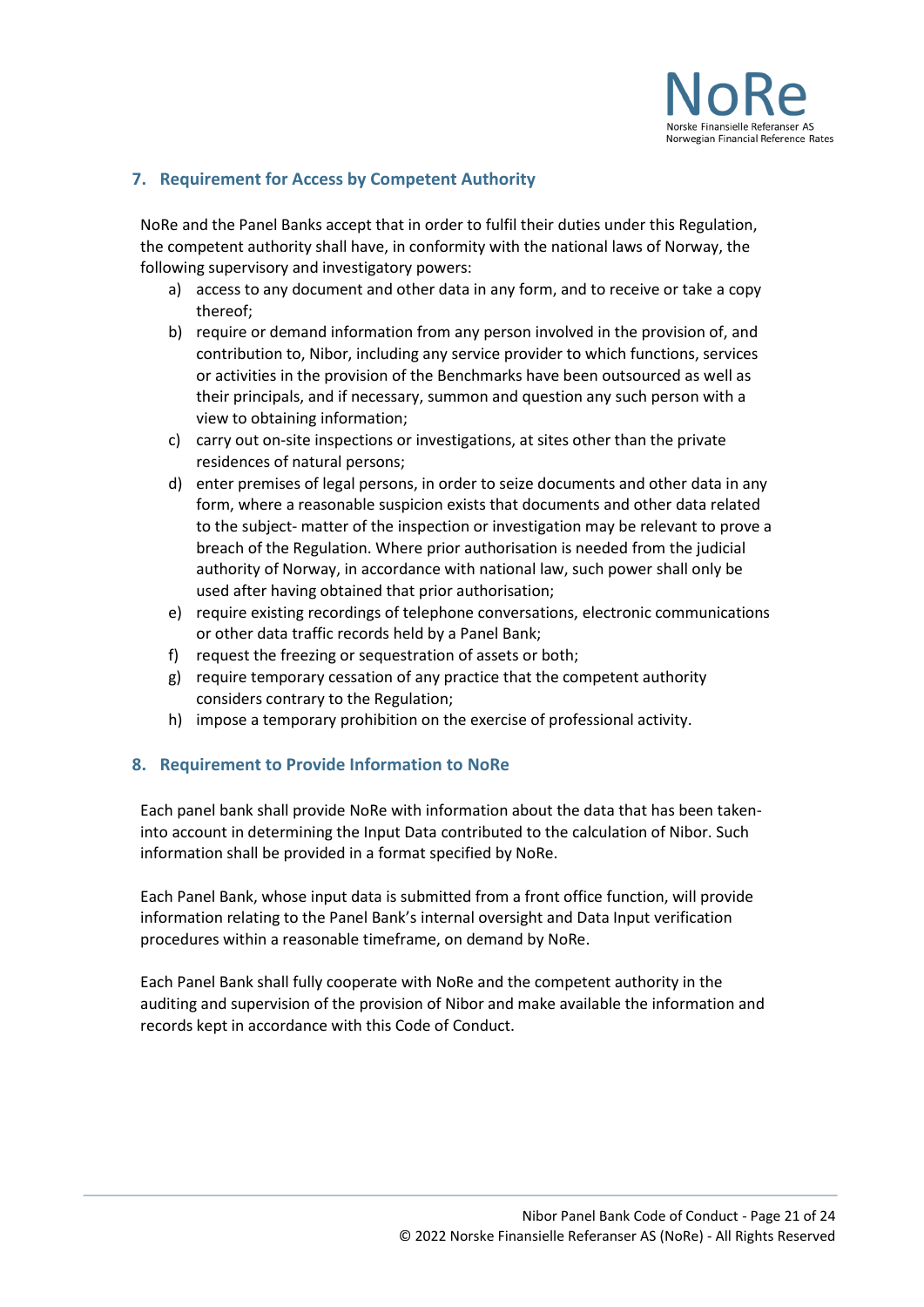

## <span id="page-21-0"></span>**9. Audit Provisions**

Following the specific requirements laid down in BMR Annex I on a contributor to an interest rate benchmark, an independent external audit of the Input Data of a Panel Bank to Nibor, compliance with this Code of Conduct and the provisions of the Regulation shall be carried out for the first time six months after the introduction of this Code of Conduct, and subsequently every two years.

After finalization of the external audit the Panel Bank shall notify NoRe about this and any findings which may imply breaches of the Code of Conduct or the provisions in BMR.

The Nibor Oversight Committee may require an external audit of a Panel Bank if dissatisfied with any aspects of its conduct. The audit will be conducted within three months of such a request being made and the Panel Bank will provide all necessary assistance in regard to these enquiries.

## <span id="page-21-1"></span>**10. Administrative details**

Rules and procedures governing the calculation of Nibor are detailed in the document "Nibor Calculation Methodology".

This document will be publicly available on the NoRe website.

#### <span id="page-21-2"></span>**11. Review of the Code of Conduct**

The Nibor Panel Bank Code of Conduct is to be reviewed when necessary and at least annually.

## <span id="page-21-3"></span>**12. Definitions**

- 1) **'administrator'** means Norske Finansielle Referanser AS (NoRe) incorporated in Norway.
- 2) **'benchmark'** means any index by reference to which the amount payable under a financial instrument or a financial contract, or the value of a financial instrument, is determined, or an index that is used to measure the performance of an investment fund with the purpose of tracking the return of such index or of defining the asset allocation of a portfolio or of computing the performance fees.
- 3) **'BMR'** or **'The Regulation'** refers to Regulation (EU) 2016/1011 of the European Parliament and of the Council of 8 June 2016 on indices used as benchmarks in financial instruments and financial contracts or to measure the performance of investment funds and amending Directives 2008/48/EC and 2014/17/EU and Regulation (EU) No 596/2014.
- 4) **'Competent Authority'** is Finanstilsynet the Norwegian Financial Supervisory Authority (Norwegian FSA) - which is the body responsible for authorisation and ongoing supervision of the NoRe under BMR.
- 5) **'contribution of Input Data'** means providing any Input Data not readily available to NoRe, or to another person for the purposes of passing to NoRe, that is required in connection with the determination of Nibor and is provided for that purpose.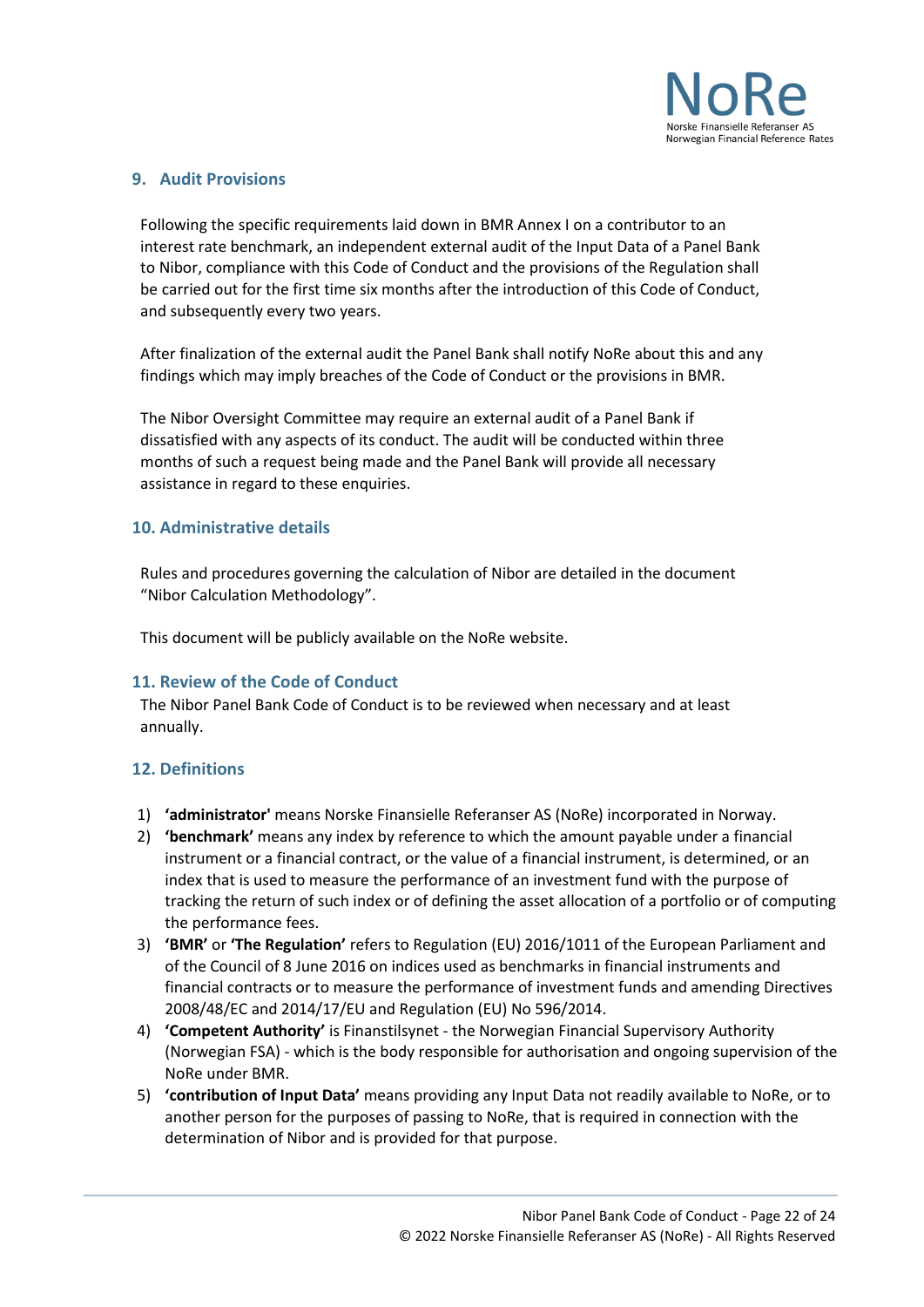

- 6) **'expert judgement'** means the exercise of discretion by NoRe or a Panel Bank with respect to the use of data in determining the Benchmarks, including extrapolating values from prior or related transactions, adjusting values for factors that might influence the quality of data such as market events or impairment of a buyer or seller's credit quality, and weighting firm bids or offers greater than a particular concluded transaction.
- 7) **'financial instrument'** means any of the instruments listed in Section C of Annex I to Directive 2014/65/EU for which a request for admission to trading on a trading venue, as defined in point (24) of Article 4(1) of Directive 2014/65/EU, has been made or which is traded on a trading venue as defined in point (24) of Article 4(1) of Directive 2014/65/EU or via a systematic internaliser as defined in point (20) of Article 4(1) of that Directive.
- 8) **'input data'** means the data in respect of the value of one or more underlying assets, or prices, including estimated prices, quotes, committed quotes or other values, used by NoRe to determine Nibor.
- 9) **'Input Data Source'** means the collection of data that is used by a submitter to determine their Input Data.
- 10) **'interest rate benchmark'** means a benchmark at which banks may lend to, or borrow from, other banks, or agents other than banks, in the money market.
- 11) **'leading bank'** means a bank with a high credit rating for short-term debt which is active in the Norwegian money and foreign exchange market on competitive terms.
- 12) **'Panel Bank'** means a supervised entity that contributes Input Data to NoRe located within the European Economic Area that meets the criteria for inclusion on the Benchmarks panel as is either:
	- a credit institution as defined in point 1 of Article 4(1) of Regulation (EU) No 575/2013 of the European Parliament and of the Council;
	- an investment firm as defined in point (1) of Article 4(1) of Directive 2014/65/EU;
	- an insurance undertaking as defined in point (1) of Article 13 of Directive 2009/138/EC of the European Parliament and of the Council.
- 13) **'RTS'** means Regulatory Technical Standard adopted by the EU Commission based on provisions given in the BMR.
- 14) **'submitter'** means a natural person employed by the Panel Bank for the purpose of contributing Input Data.
- 15) **'the benchmark'** means Nibor (derived from Norwegian Interbank Offered Rate).
- 16) **'the Nibor Post Publication Re-Determination Policy'** means the policy that outlines a recalculation of the benchmark due to the reporting of erroneous Input Data or erroneous calculation and publication of Nibor.
- 17) **'transaction data'** means observable prices, rates, indices or values representing transactions between unaffiliated counterparties in an active market subject to competitive supply and demand forces.